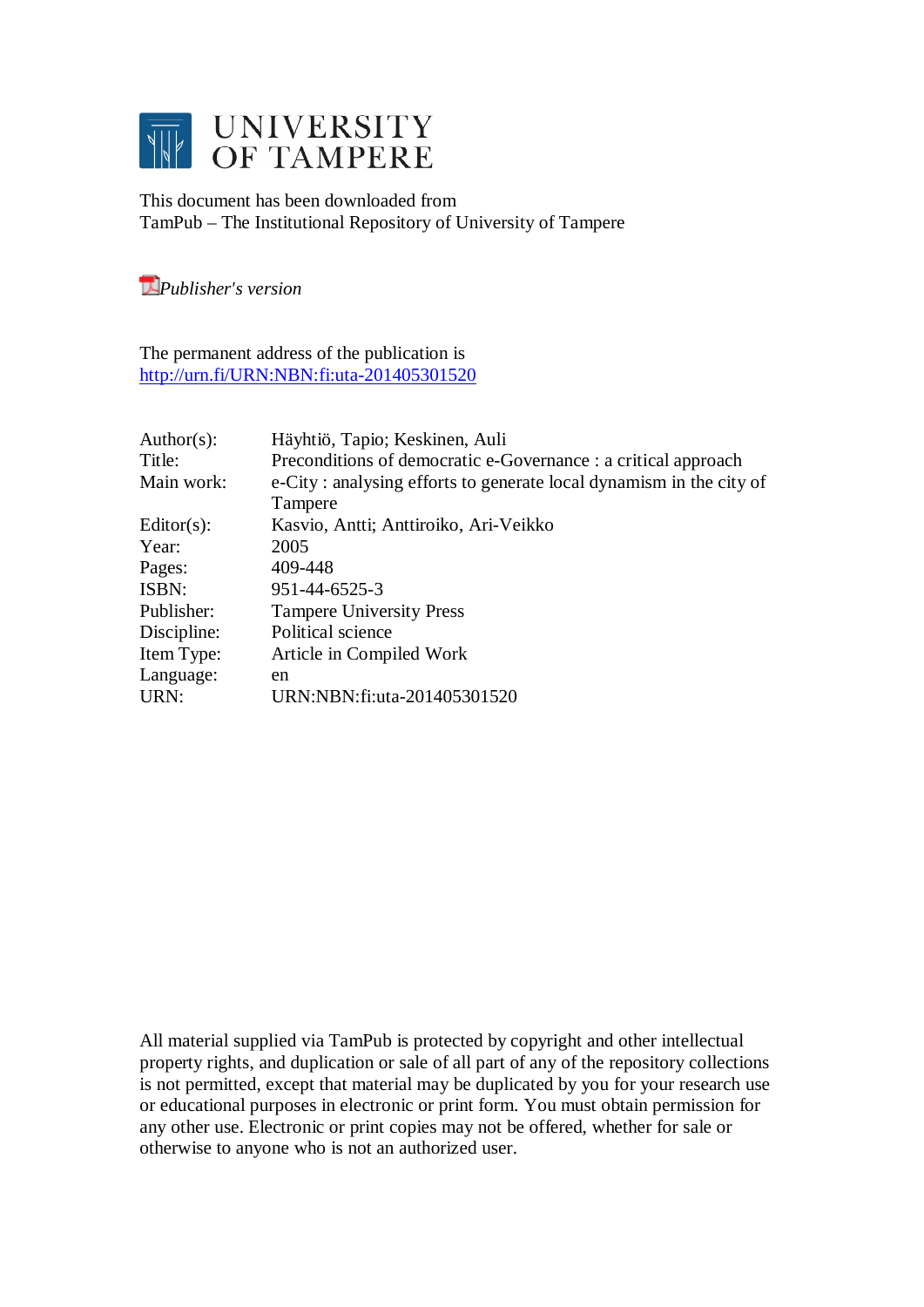Tapio Häyhtiö and Auli Keskinen

# **Preconditions of Democratic e-Governance: A Critical Approach**

#### **Introduction**

New opportunities for civic political action have emerged in the contemporary societal transformation process that is often seen to lead towards a post-modern *information society* (Keskinen 1999). The rapid development and diffusion of new information and communications technologies (ICT) provides various political agencies with new tools, channels and methods which can be utilised both in order to transform closed representative democracy systems into more open and communicative ones and to facilitate new forms of authentic civic political action (Malina 2003; Tsagaraousianou 1999; Hoff et al. 2000a). Therefore computer-mediated technology is defined as having had an important role in the process of the reformulation and redefinition of the modern liberal democracies (Hoff et al. 2000b, 1; Bellamy 2000, 33; Bellamy & Taylor 1998 1–32; Mathews 1997, 51–52, 66).

From the point of view of communicative governance systems, the potential of ICT means that whole new sets of concepts and practical solutions can be articulated when different types of e-participation are manifested in modernised societies (Coleman & Gøtze 2001). The common notion for inclusive political governance is that citizens must be connected in one way or another in the political regime (OECD 2001). Discussion about democratic e-governance has its roots in early theories about participatory democracy and e-democracy that expanded gradually from actions of small groups of academics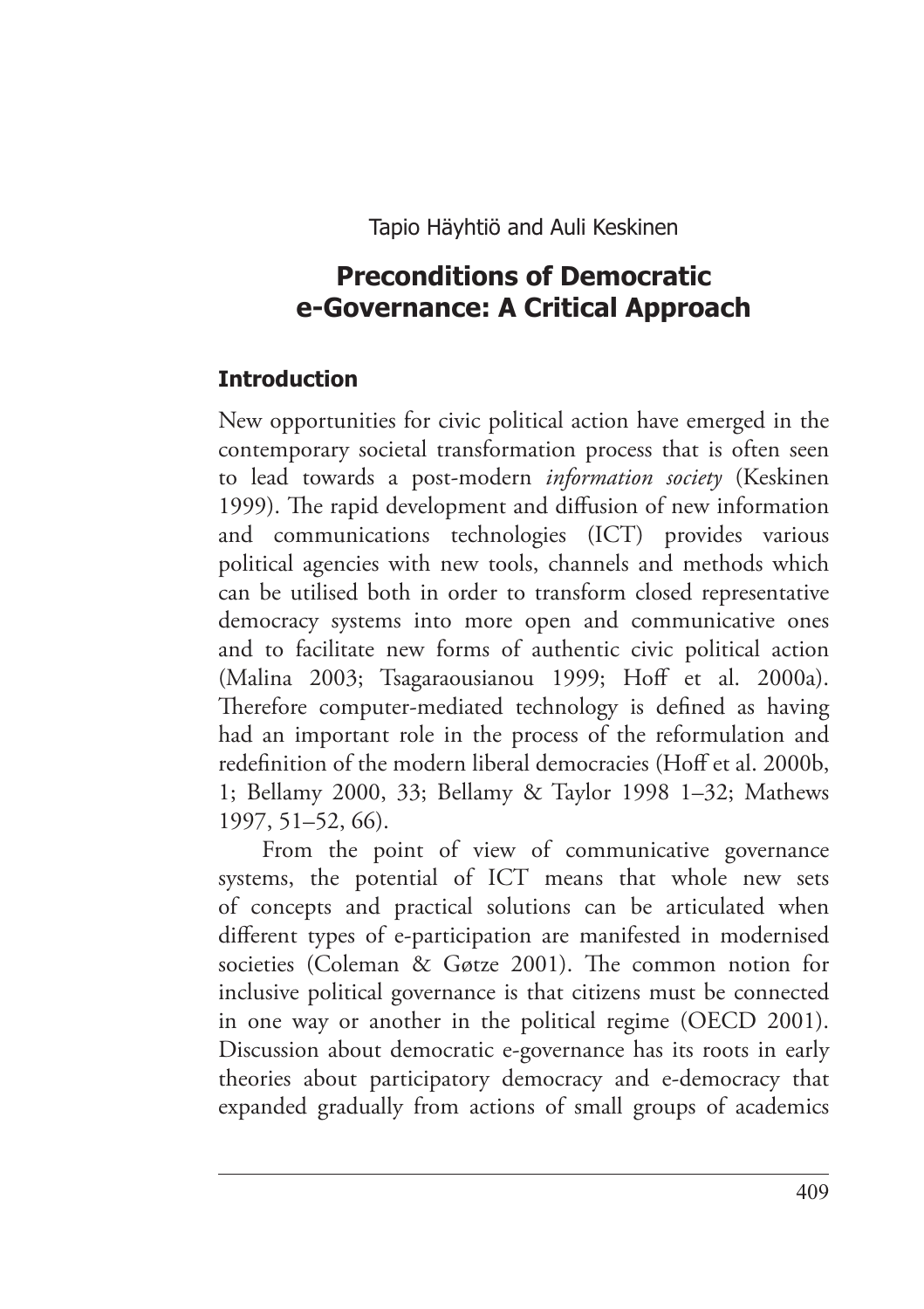and activists towards a high-level policy issue fuelled by the Internet revolution. Simultaneously the development of new forms of governance and globalisation has made 'democracy as usual' look obsolete, leading to a situation that is often referred to as 'democracy deficit'. In a broader policy perspective we can see a convergence of two trends: a well-established instrumental 'informatisation' policy on the one hand, and a more contingent 'communicative e-governance' policy on the other.

This article analyses institutional electronic democracy projects as manifestations of democratic thought or as communicative e-governance constructions that are based upon societal civic participation. Most experimental e-democracy projects utilise fairly similar infrastructures of computer-mediated communication, notably various Internet applications. In general, the electronic democracy discourse is marked by two grand promises: the citizen's free access to public information and open discursive deliberation on the electronic Net (Tsagarousianou 1999). The website<sup>1</sup> of the City of Tampere can be analysed as a comprehensive case of institutionally organised e-democracy which has put a lot of effort into the enhancement of civic participation. The site's applications on the *Participation Portal* (*Osallistuminen* in Finnish)2 are connected to a dominant representative system, in other words, people are encouraged to influence political decision-making. Various types of civic participation services have been made available, but the most innovative two-way applications strive to create online forums that take advantage of the Net's interactive properties (Ridell 2004, 92-93; Mäntymäki 2003; Seppälä 2002). The web-site participation services disseminate information about political issues in order to help citizens produce and express reasonable and logical arguments within the online-forums.

In this article the framework of citizen participation is discussed by focusing upon the relationship between knowledge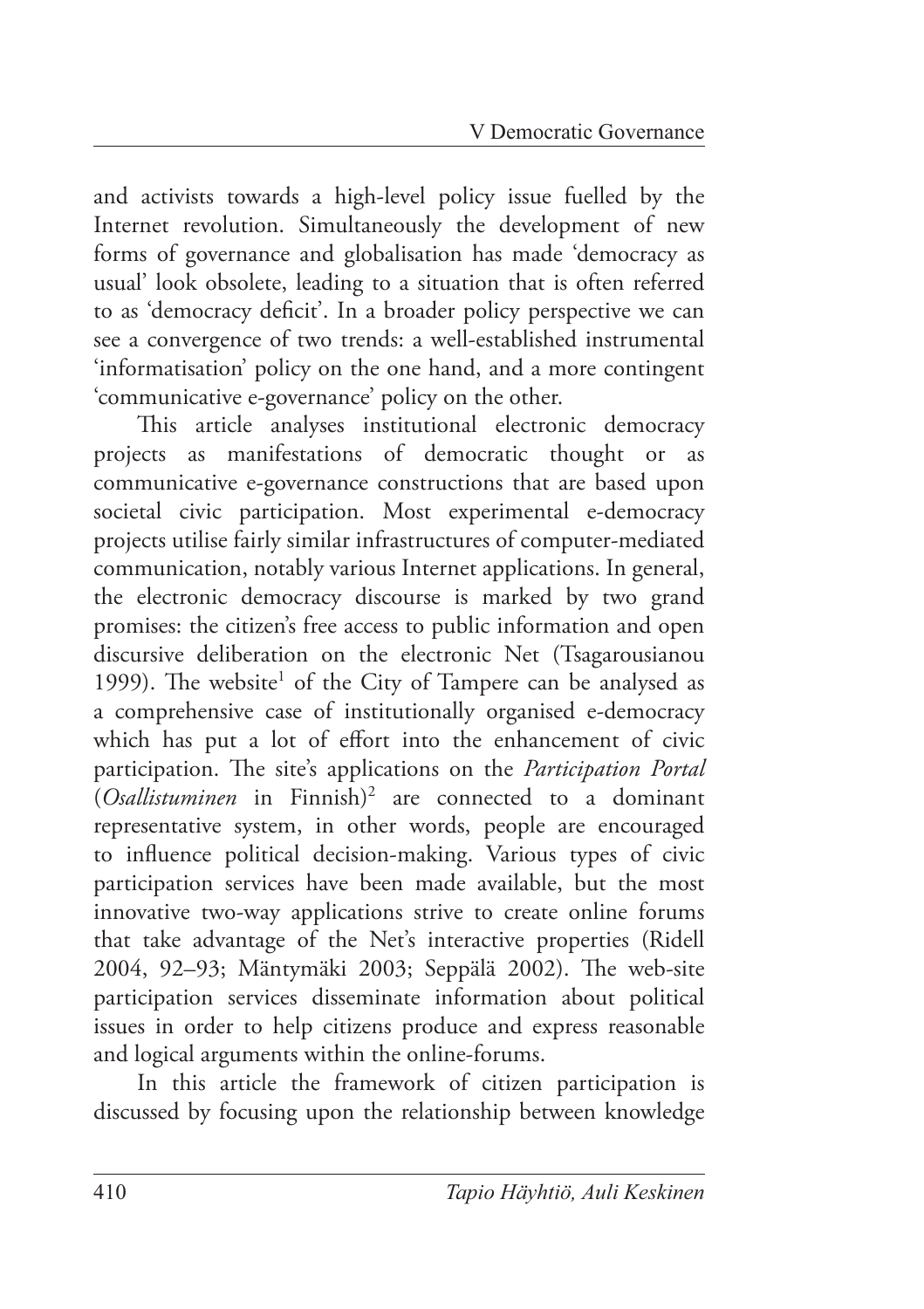and political action. We examine the influence of easily accessible information on citizens' political deliberations. This point of view is based on a discussion about the Internet, which supposes that the Internet enables relatively unrestricted and easy access for the citizens to administrative and political information and knowledge. The citizens' awareness of societal affairs is understood as a precondition for meaningful citizen participation, deliberation and ballots to be arranged on the Internet. This is also understood as a solution to the problem of citizen participation in liberal democracies (Becker & Slaton 2000; Bryan et al. 1998). In this context, the retrieval and utilisation of information and knowledge becomes an important factor that defines the theoretical realm of citizen participation and political deliberation. Therefore the relationship between knowledge and political action has to be reflected. The article clarifies the preconditions for e-governance tied to the present administrative participation discourse, which aims to construct and rationalise the practicies of participation from above. The institutionally organised participation introduced in the City of Tampere website is a model of new steering imperative, inclusive political communication, which invites lay people to exercise civic influence in new access points and to partake in a systemic decision-making process (Bang 2003a). In the article we bring out how the practices of inclusive governance are based on the ideas given by the tradition of the participatory democracy theory.

Methodologically the article assesses the City of Tampere website's interactive electronic democracy practices. First of all, democratic theory that contains views about political participation and political deliberations of citizens is combined with the research materials acquired from the City of Tampere *Participation Portal (Osallistuminen* in Finnish)<sup>3</sup> and the city officials. Using this theoretical-empirical approach the consequences of the Internet in relation to democratic theory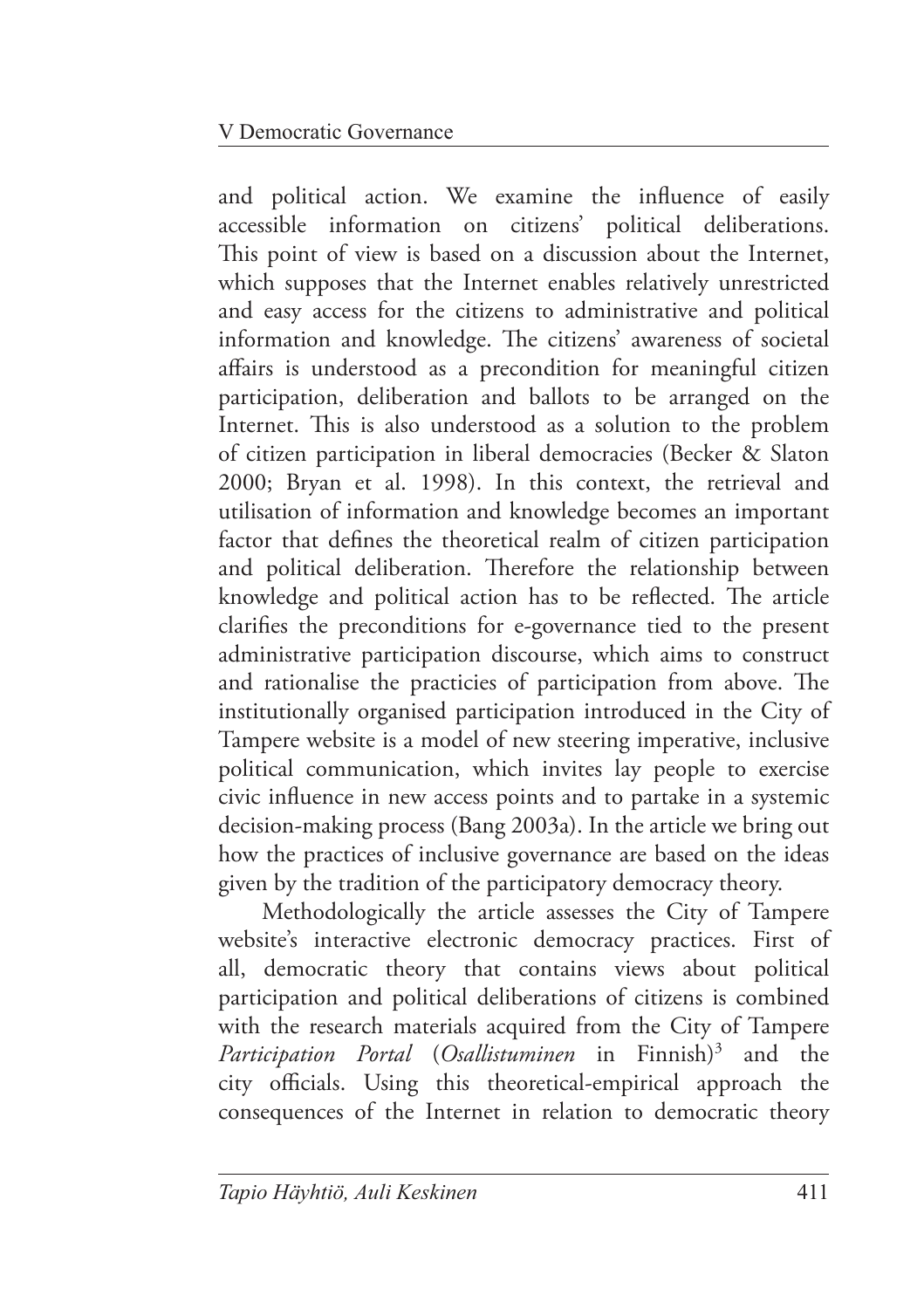are studied. Our key theoretical concepts are participatory democracy, deliberative democracy and e-democracy, which are placed in the e-governance framework. Secondly, a rhetorical analysis of the citizens' political deliberations carried out on the City's *Preparation Forum (Valma)*<sup>4</sup> during Jan 2004 to Oct 2004 is briefly conducted and presented. Thirdly, we propose political judgement to be adapted to the study of Net participation. Political judgement as a concept can be theoretically used to describe the field of electronic civic political action, which the administrative discourse of democratic participation describes unsuccessfully.

### **The framework of e-governance: A demand of rational politics?**

e-Governance is a novel term and it has acquired various meanings remaining, however, rather undefined so far (Anttiroiko 2004a). In this article, e-governance is approached as an integrative and rhetorical concept for several e-oriented methods for communicative governing. Among the main foundations of e-governance is, for instance, the ensuring of universal access to data, information and knowledge for citizens (Coleman & Gøtze 2001). The governance approach argues for new models and practicies that are expected to complement, evolve and reform the current representative democracy to better suit the modern needs of rapidly moving and changing societies (Coleman & Gøtze 2001; OECD 2001; Keskinen 1997).

A concrete example of the governance rhetoric is found in the civic e-participation practices constructed by the City of Tampere:

The City of Tampere has made a conscious effort to develop online civic participation. The strategy of the city stressess transparent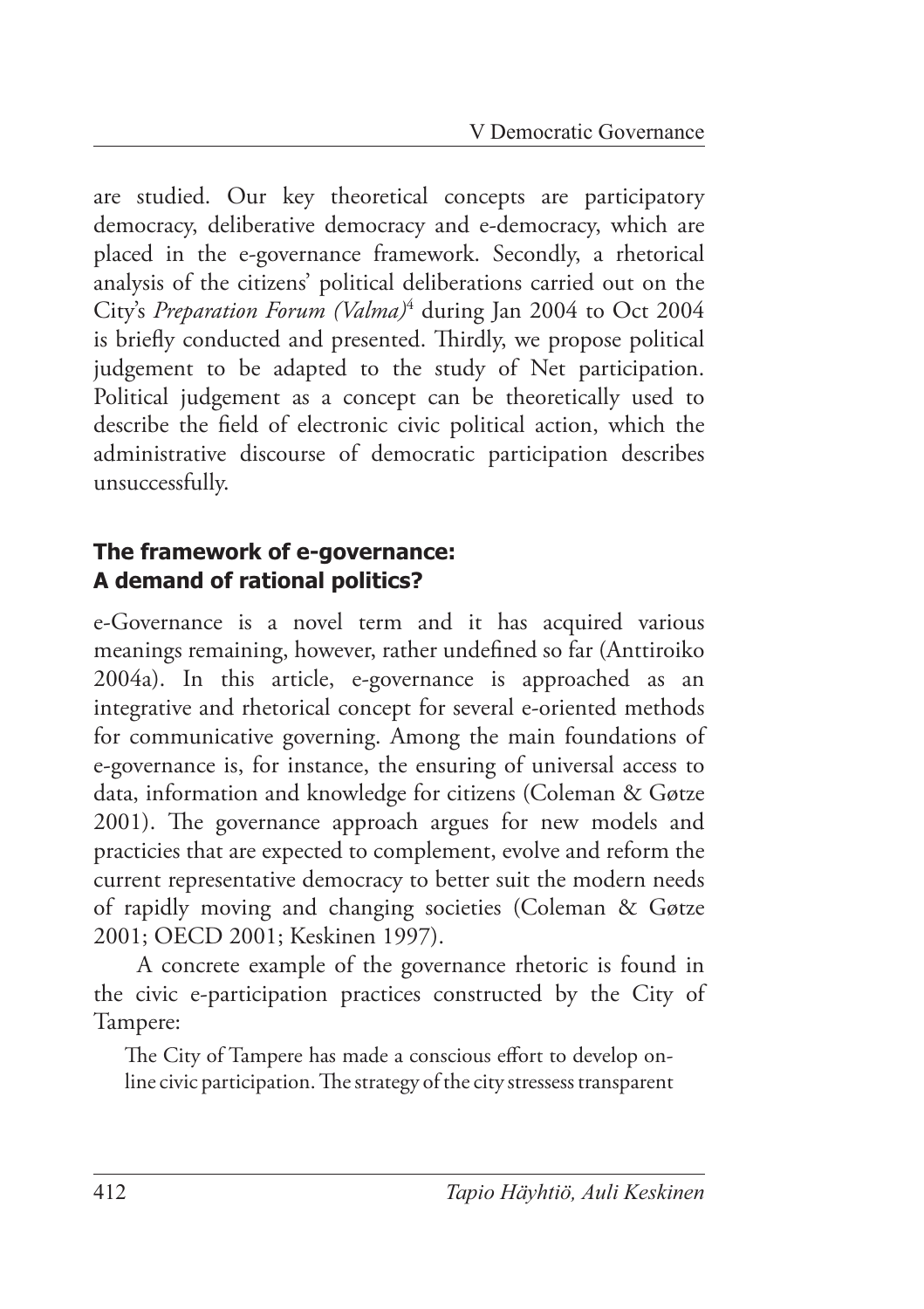decision-making, active communication and the utilisation of new technology. . . .

The civic *participation portal* set up by the City of Tampere (www.tampere.fi/osallistu) comprises the following parts:

- 1. information about municipal government and participation opportunities as well as the contact information
- 2. permanent channels of e-participation: feedback facilities, discussion sites and a Questions & Answers service
- 3. topical consultations: Internet-user surveys since 1997, budget polls since 1999 and various consultations on issues such as traffic, zoning and services
- 4. opportunity to initiate official motions and monitor their progress,
- 5. links to other discussion and participation arenas, such as children's and young people's forums

(Seppälä 2003, 1)

The governance model presented in the City of Tampere *Participation Portal* website, as well as various other fairly similar administrative e-democracy projects, attempts to respond to glocalised modernisation pressures by engaging the citizens in the communicative processes of political regime. The public organisations strive towards dialogic relationships with various stakeholders because political environments have become highly complex and fragmented. Political government can no longer be carried out by non-communicative hierarchical steering (Bang 2003b 243-244). The *Participation Portal* of the City of Tampere is an excellent example of how a representation system tries to connect to the political community's stakeholders. The political managers and administrators have to demonstrate nowadays that they want to be in cooperative relationships with civil society and citizens so that they can generate the legitimacy of political steering (Bang 2003b, 252):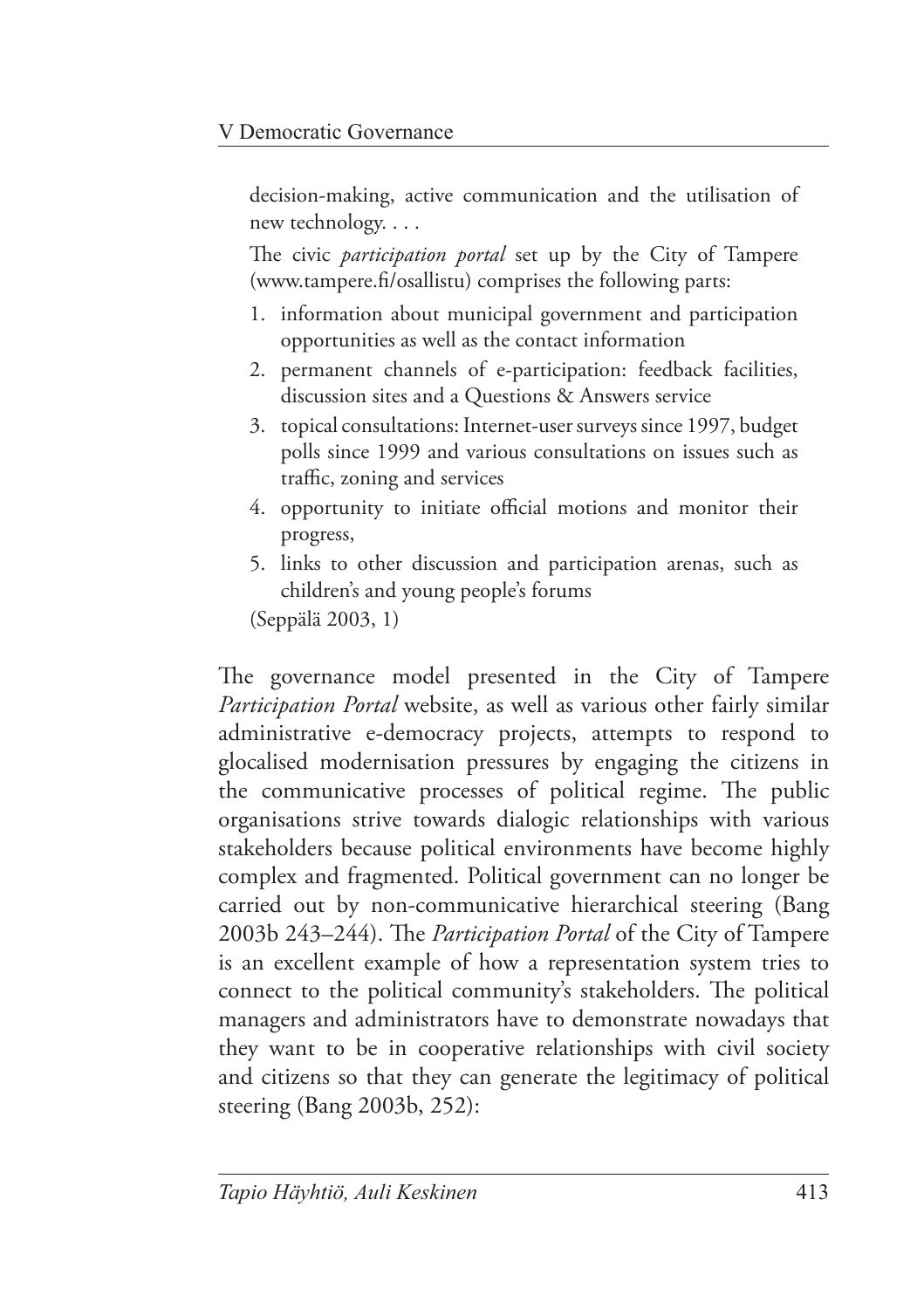In the planning, decision-making and realisation of the future of the city all of us are needed. The citizen has a right to participate in taking care of common matters.

The City of Tampere develops the possibilities of the inhabitants' participation. Our purpose is to hear and to listen to more inhabitants than before in all matters concerning the city. (An introduction to the *Participation Portal* <http://www.tampere.fi/ osallistuminen/index.html>, translation: Häyhtiö)

During recent decades, ideas and practices of political participation, mobilisation and the various modes of political activity have been in a state of turmoil. Hence, political governance rhetoric also has to be understood as a response to the constantly and steadily declining turnouts in various general elections, the citizen's widespread alienation from partisan politics and their decreasing participation in the activities of institutional parties. Governance thinking shows that democracy is not a stable phenomenon; rather it is a dynamic process. Administrative e-governance practices can be defined as a part of a new communications oriented approach, sometimes called *porous government* or *culture governance* (Slaton 1992; Keskinen 1999; Bang 2003a; Bang 2003b; Bang & Dyrberg 2003). This shift in the democracy paradigm, i.e. taking people 'in' and the generation of new modes of governance, emphasises more lateral, equal and interactive relationships like *mediation, recognition of interdependencies, and networking* in democratic governance and practices. e-Governance modes deal with the impact of newly formed computer-mediated communication devices in respect of democracy and democratic governance. From this perspective ICT introduces communicative tools for the rearrangement of the party and administration dominated civic participation (Macintosh et al. 2002).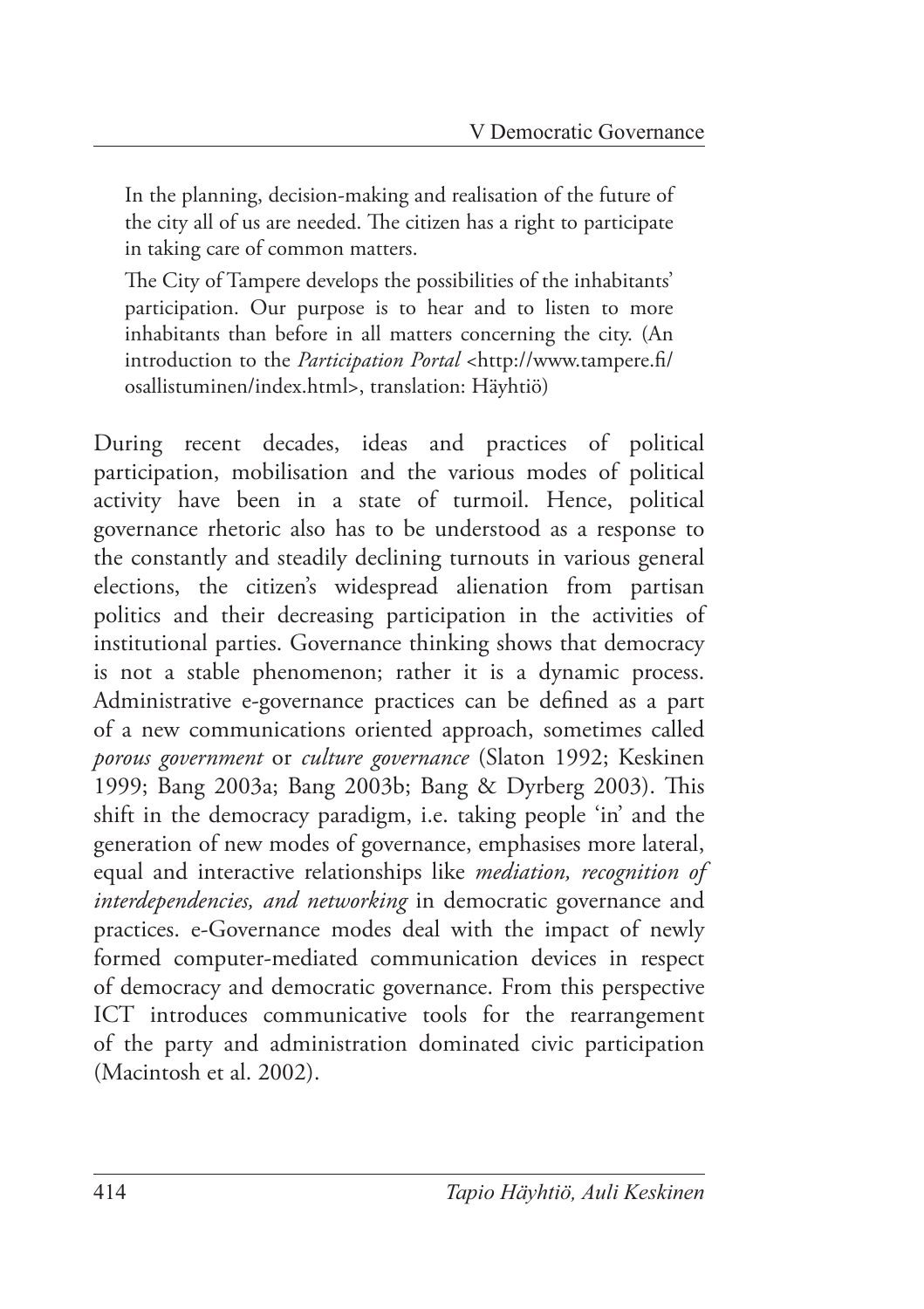The culture governance adopted by public organisations addresses several rhetorical promises relating to citizens' empowerment, customer orientation, opening up participation channels and the creation of multiple partnership relations etc. (Bang 2003b, 243). A report by the City of Tampere, *Working Group for Improving Citizens' Opportunities for Participation*, states that the residents, civil servants and the elected representatives have to be in closer interaction than before so that representative democracy can be strengthened by direct participation (City of Tampere 2003). Furthermore, it is proposed that the whole organisational culture of the city needs to be changed so that civic participation can become *an inherent aspect of political and*  administrative culture (Anttiroiko 2004b, 380). The city wants to generate a responsive participation culture so that the citizens would be activated in participating in the preparation and taking care of matters related to their own living environment. The report also underlines that active participation in the city affairs would have integrative effects for the local community and public policy activities (City of Tampere 2003).

It is not clear how the public organisations follow the selfregulated ideals of communicative governance in their concrete actions, because it is obviously contingent on other factors. According to Henrik Bang, culture governance strives to construct feasible citizen empowerment, which means inviting people to exercise civic influence at new access points and to participate in systemic decision-making. In post-modern society, public authorities want to create an administration related participative culture, which is effective for the legitimacy, coherence and the decision-making of the organisation. Thus, communicative governance refers to the social practices of a modernised political community, in which *the rulers attempt to socialise and regulate people's conduct in an indirect manner by working on their identities and thereby their values, feelings, attitudes and beliefs via a variety*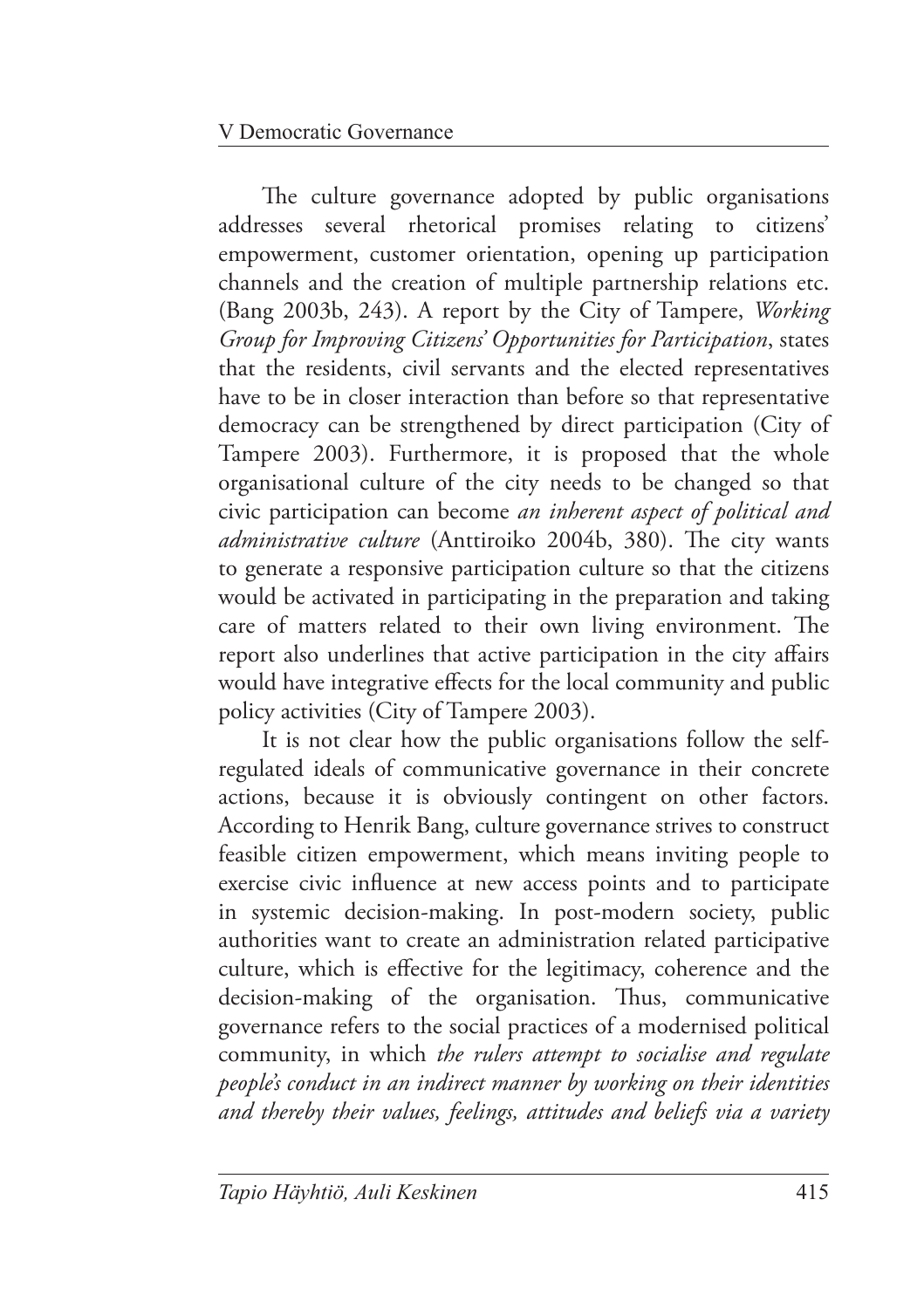*of new interactive modes of dialogue and co-operation* (Bang 2003b, 246–247; Bang commented also in Rättilä 2004).

In practice, governance in political systems has to be based on complex communicative and interactive practices. The egovernance model of the City of Tampere gives an overview of the features of electronic civic participation organised by public authorities. It seems to share a general belief that the citizens' awareness of societal affairs is a precondition for meaningful citizen participation and making them interested in systemic governance issues. The website of the city has made available a wide variety of information about the city's plans, reports, policy alternatives and proposals. For instance, all the agendas and the minutes of the municipal bodies are published on the website at the same time as they are sent to the decision-makers. The *Participation Portal*, especially, extensively disseminates information on opportunities of participation, procedures, local current affairs, formal instructions and regulations. Accordingly, the City of Tampere wants to provide residents with background information in order to help them produce and express reasonable comments to the authorities and political representatives on local issues (Seppälä 2002; Seppälä 2003; City of Tampere 2003, 13,  $21-23.$ ).

In modern liberal democratic thinking and institutions the ideal of rational political action is almost taken for granted. Appropriate politics is considered to be a process that focuses on a society's public discussion, dealing with perceived problems, and issues in a deliberate, dispassionate and knowledgeable way. The ideal of rational politics sees information and knowledge as part of politics, which is displayed in political thinking and deliberation in two different, but not separate, manners. Firstly, it indicates the importance of scientific factual knowledge and articulates this knowledge as applicable to the resolution of political conflicts and problems. Secondly, this rational ideal comprises an approach that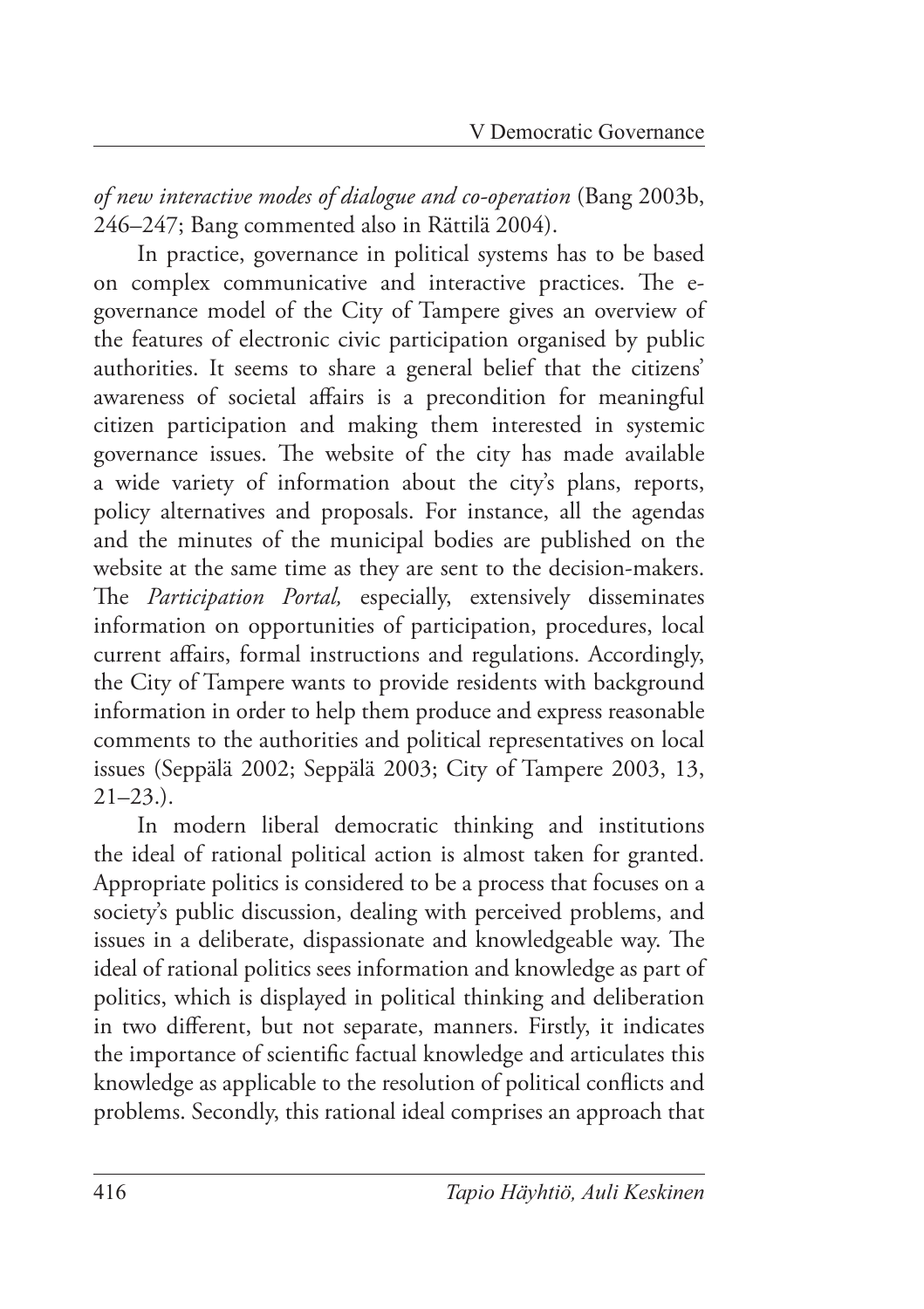holds that political thinking and deliberation should be logical, reasoned and the facts understandable (Rättilä 1999, 49, 52).

According to Bernard Crick, the idea that scientific knowledge is applicable to the resolution of political problems is derived from a strand of thought that sees technology as a tool with which all human problems can be resolved. While generating economic development in societies, industrial and technological development has also created a doctrine of rational manipulation. The problems of human civilisation are considered technical and, in accordance with the technical mode of thinking, these problems can be resolved with knowledge that already exists or can be easily developed if only the resources of knowledge are at hand. In political conflicts, the various discourses acquire a scientific and technical form, and solutions are believed to be found in the knowledge that has evolved from the observation of social and historical development (Crick 1982, 92–93, 95). The discourses of political language are transformed into specialised discourses within the fields of economy, law, medicine and others, and the political actors can ground their decisionmaking upon these expert fields (Ball 1988, 12). The application of neutral scientific knowledge to politics is supposed to lead to the best possible solutions in all problem areas, also overcoming traditional political conflicts.

The application of scientism to politics, i.e. the reduction of political language into the politics of knowledge, transforms modern societies into epistemocracies in which a particular social class, faction or individual rises into a dominant position because he/she/it is in possession of some functional professional or special knowledge. Political power is conceptually assimilated into technical and expertise power, and the people who possess political and administrational power have become experts in their own field. Thus it can be stated that the governing elite in modern bureaucratic societies is in a position in which it can legitimise its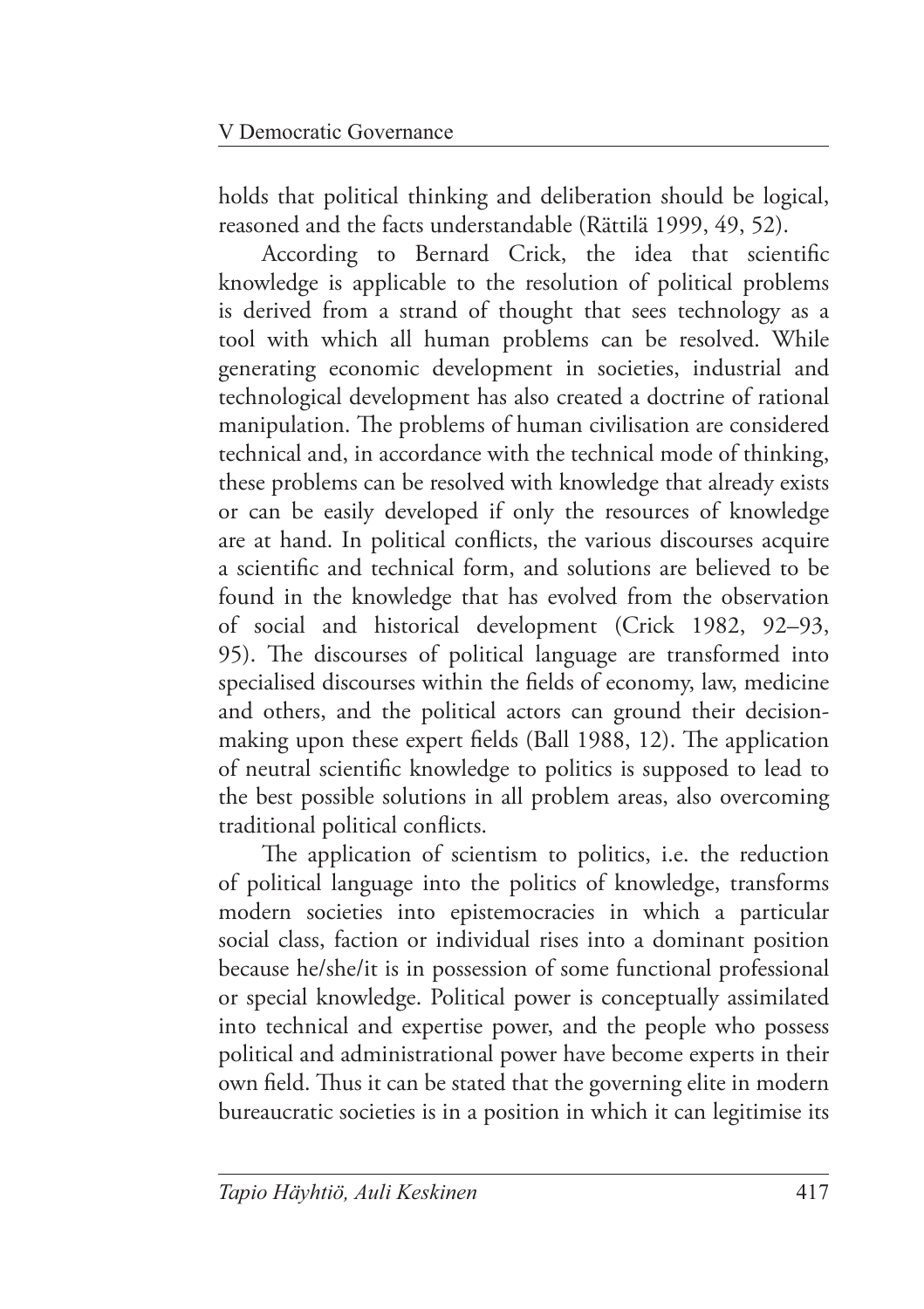leading role by claiming that it possesses special knowledge and expertise (Ball 1988, 115–116).

The so-called Platonic model of thinking indicates that experts or scientists should be leading states because prudent action is based upon verified knowledge. In a certain way one has to acknowledge the extensive importance of expertise and knowledge because without them society would be functioning blindly. However, it can be stated that in political action and decision-making there are prerequisites and divergences of objectives, which cannot be defined at all in the sphere of science and knowledge. These prerequisites and divergences are excluded from the scientific sphere because political judgements and decisions have to be made subjectively (Ross 1951, 210). In political action, the subjective approach becomes indispensable, because political conflicts are typically complex and ambiguous. In political situations instrumental knowledge can find solutions only when the problems under consideration are sufficiently simple and unambiguous.

Political scientists have not reached a consensus about whether the increasing supply of information in modern societies activates or passivates the citizen's willingness to engage in politics. We do not agree with a view according to which information or knowledge would be a prime factor or key motivator for citizens' participation into politics. Alf Ross states that people's political activity originates more or less in the conscious will or aspiration towards a certain objective. This kind of activity is not based on any kind of firm knowledge; neither is there any such unalterable knowledge that would guide us towards the objectives we should strive for. People can utilise knowledge to achieve their objectives (Ross 1951, 208). Thus if a person wants to participate in the City of Tampere online political forums, he/she can take advantage of the information documents that are attached to the fora if he regards it useful. If a participant is willing to express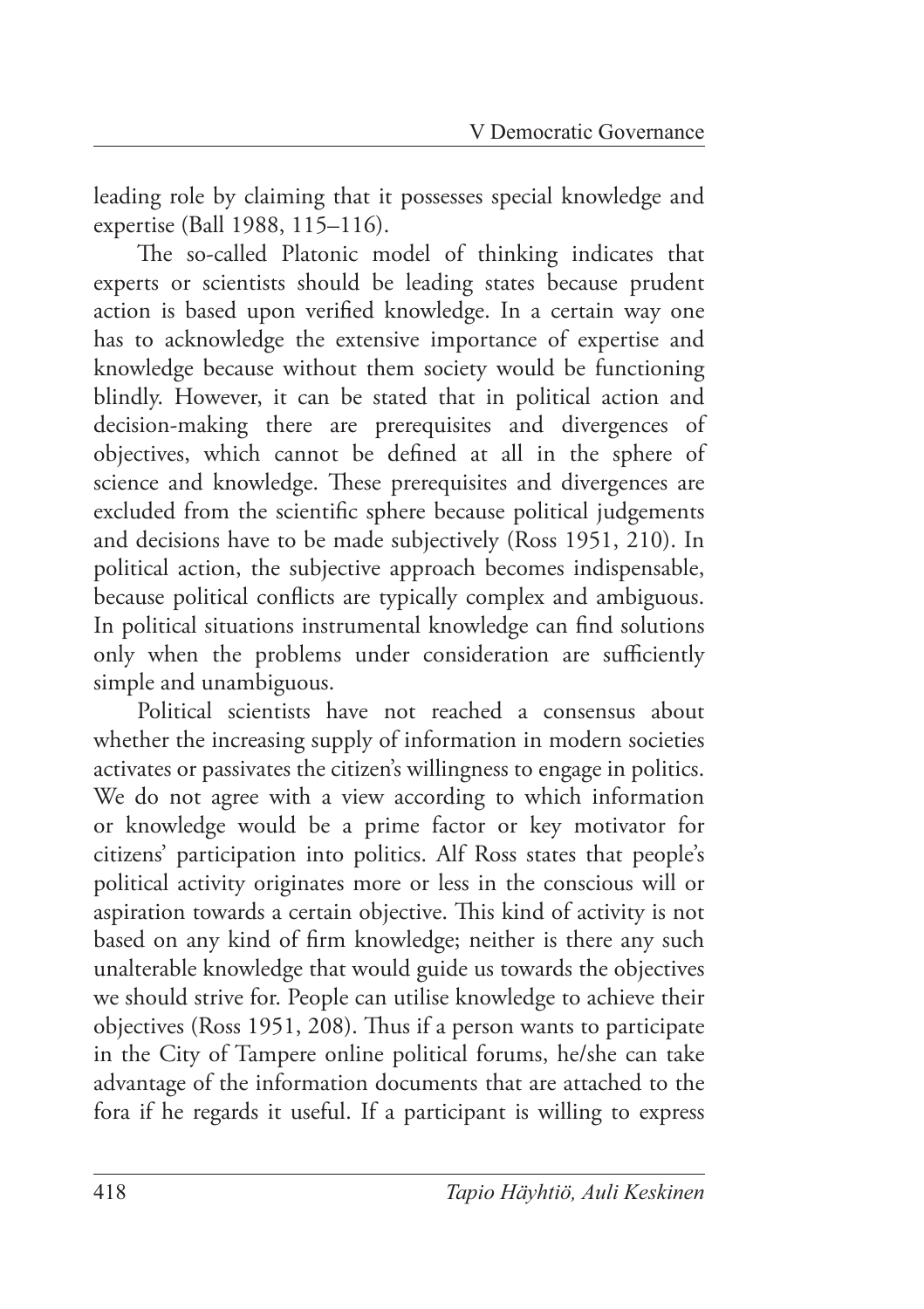himself without using any additional information, it can be supposed that this person does not consider these information sources to be relevant for this particular choice situation.

The forums of institutionally organised electronic democracy projects strive to initiate so-called *civic* deliberation by disseminating information. However, in so doing they often also formulate the goals of civic deliberation without leaving the participants and deliberators enough space to formulate their own floors and arguments. This demand for rational politics undermines or restricts the citizens' self-understanding in relation to politics by defining those characteristics which the political actors should possess (Ball 1988, 123). Together with the demand for rationality, politics is transformed into a privileged area for those who master competent reasoning and argumentation with facts. Politics is characterised by practical action and it is based upon the arts of collective deliberation, dialogue and judgement in which reciprocal relations, different political judgements and opinions emerge and become public. Every citizen possesses the required expertise to participate in this kind of political deliberation: the arts of listening, learning and being heard (ibid, 119). The aim of electronic online forums to cultivate political discussion and deliberation via an effective spread of information is, to say the least, dubious, because political action and decisionmaking should be emanating from the subject. Personal choices depend upon a person's own situational judgements, and these are made subjectively.

## **Participatory democracy theory and the civil citizen**

Participatory democracy can be defined abstractly as a regime in which adult citizens assemble to deliberate and to vote about the most important political matters. A ballot decides the policy that is to be chosen (see e.g. Budge 1996, 35). According to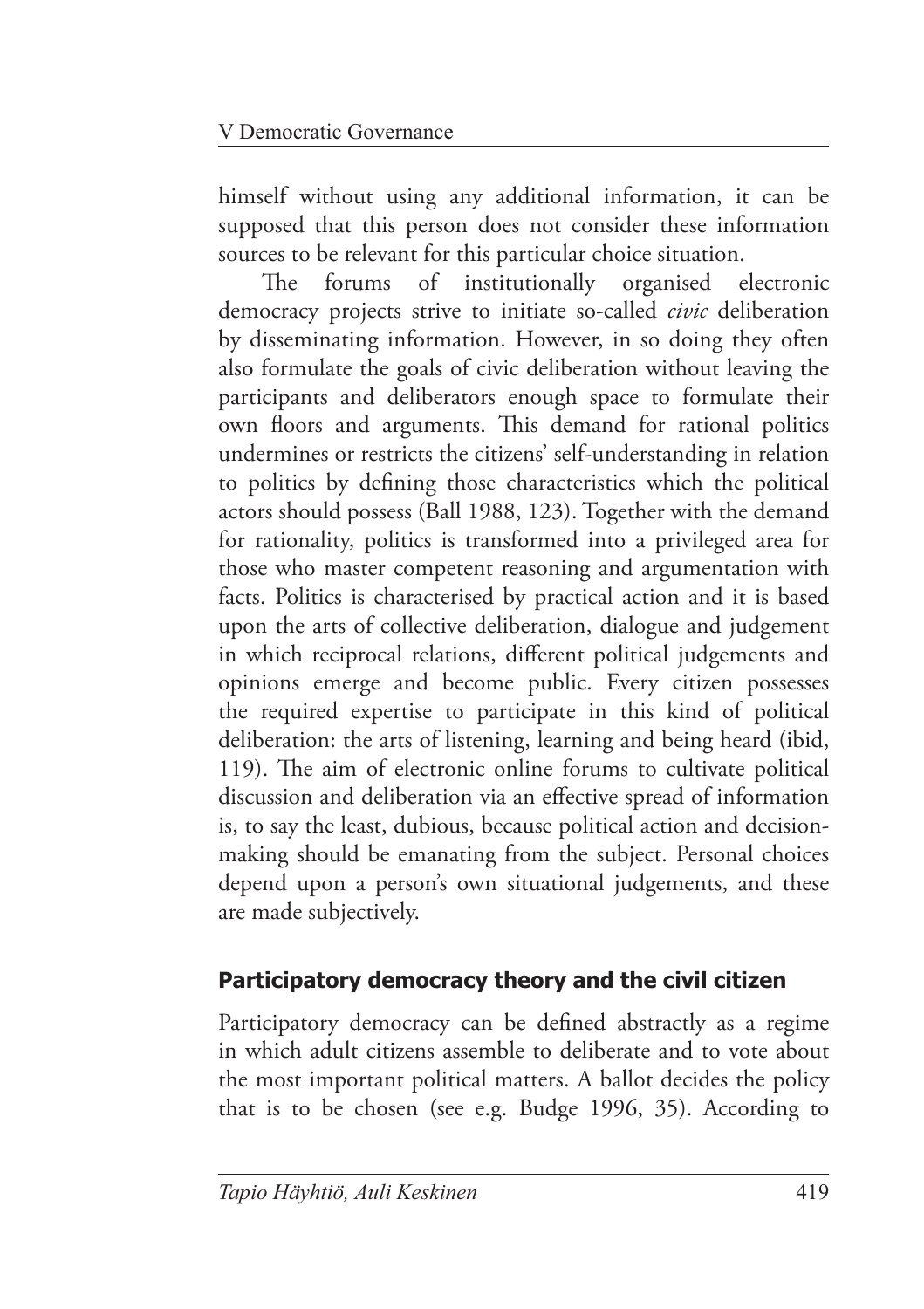this definition of modern participatory democracy, the City of Tampere web-based *Participation Portal* can be seen as having a twofold standing. On the one hand, the portal's interactive Net spaces are modern society's structural solutions to participatory democracy. The citizens are offered an opportunity to access the online forums and to debate political issues, but they do not have the possibility of voting on these issues. But the developers of these electronic democracy practices seem to have a view that citizens in modern societies wish to exert at least some kind of influence upon political decision-making.

Benjamin Barber states optimistically that participatory democracy becomes possible through policy-making institutions and a high level of education, which binds citizens to pursue common good (Barber 1984, 117). A general belief in people's high educational level<sup>5</sup> also underlies the development of the City of Tampere website. Education is considered a factor that creates a need for citizens to employ political methods of influence that go beyond conventional voting. The communication manager of the City affirmatively describes civic digital education:

 Participation in these implementations of e-democracy has been underpinned in all education pertaining to the information society. Every year, the municipal school administration provides some 30,000 citizens with basic computer and Internet skills and some 3,000 are trained every year on separate courses for adult beginners, senior citizens, the unemployed, the socially excluded and immigrants. During 2002, the Internet bus was used by approximately 9,000 people. (Seppälä 2003, 3)

Barber specifies that strong participatory democracy will not develop through civil education and knowledge. Strong democracy will arise when people are given political power and channels of influence. Having attained these, they will perceive that it is necessary to acquire knowledge in order to be able to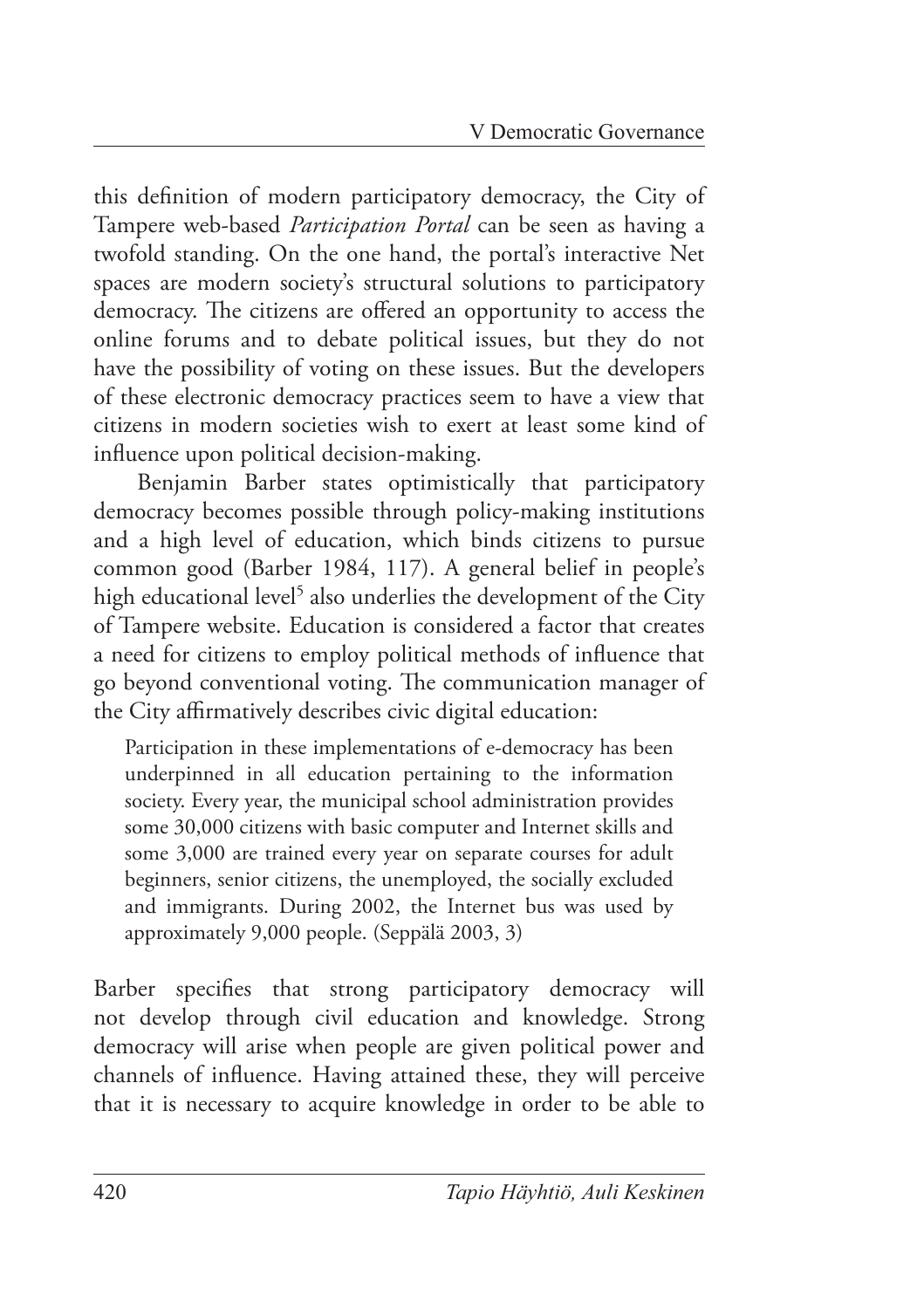make political decisions (Barber 1984, 234). The website in question provides the citizens of Tampere with both channels of political influence and information about political matters. The latter means that the people who participate in the forums can educate themselves and formulate reasonable political arguments.

The theory of participatory democracy holds that civil education for political action is one of the main functions of political participation. Schooling means both the development of psychological attributes and the acquisition of the practical skills and procedures required in political action (Pateman 1970, 42). Equal civic development can be achieved only in a participatory society, which emphasises the significance of collective problem-solving methods. Citizens are schooled to be educated community members who are capable of political participation and who have an interest in participating in the political decision-making process (Held 1987, 262). According to Carole Pateman, people's participation in the community's decision-making stabilises the community. A decision-making process that allows public participation develops from the very start as a process that perpetuates itself due to the effects of political participation. Participatory political processes have an impact upon the development of the social and political capacities of citizens, and this positively influences the next act of participation. Participation has an integrative effect especially upon those citizens who take part in political activity, and it makes the acceptance of collective decisions easier (Pateman 1970, 42–43).

One problematic feature of modern liberal democratic systems is considered to be that citizens are often quite ignorant of public political affairs, and thus unable and unwilling to participate politically. According to Ian Budge, political ignorance cannot be seen as a static feature of the members of a community. Forging an interest in political participation requires that people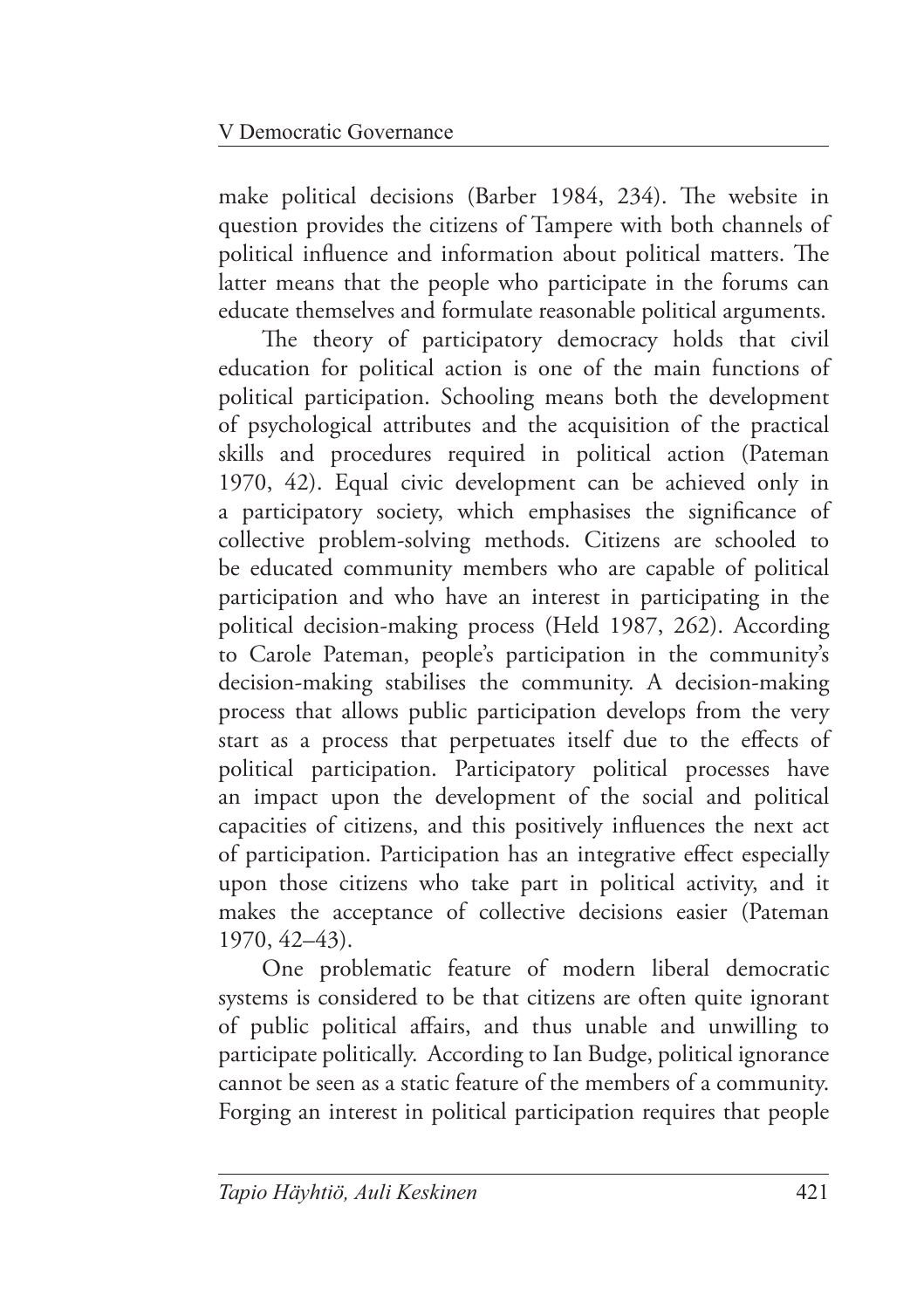have an opportunity to participate in decision-making that is directly relevant to their own wellbeing. This can set off a learning process, which leads to the emergence of competent political actors (Budge 1993, 147). According to Pateman, the goal of schooling oneself politically is to develop one's capacity to make intelligent political judgements. Such education presupposes the existence of social circumstances and political organisations, which allow citizens to perceive themselves as political actors. Associated with the idea of how political participation becomes possible is a concept of the development of practical reason. It emerges via political knowledge and experience acquired from participation (Pateman 1985, 187–188; Almond & Verba 1963, 206–207). An individual's linguistic capacity combined with other intellectual capacities is an essential part of his/her capability to perform politically and to understand the other actors' speech acts (Pateman 1985, 178).

According to the modern theory of participatory democracy people's political participation and deliberation are characterised by an aim to acquire information and knowledge about political matters so that political opinions or decisions can be argued proficiently. Knowledge is not, however, usually the starting point when opinions or decisions are formulated; information about political issues is by nature contingent on the situation. The citizens who participate in political deliberations are assumed to possess an ability to select relevant information they can use to support their arguments. Among the most basic principles of participatory democracy is the idea that people learn through the opportunity to participate and by utilising and judging the relevance of different types of information. The City of Tampere website and especially the *Participation Portal* have mobilised electronic technology and provided information produced by administrations as an ingredient of political deliberation. Political information and knowledge are therefore given a certain utility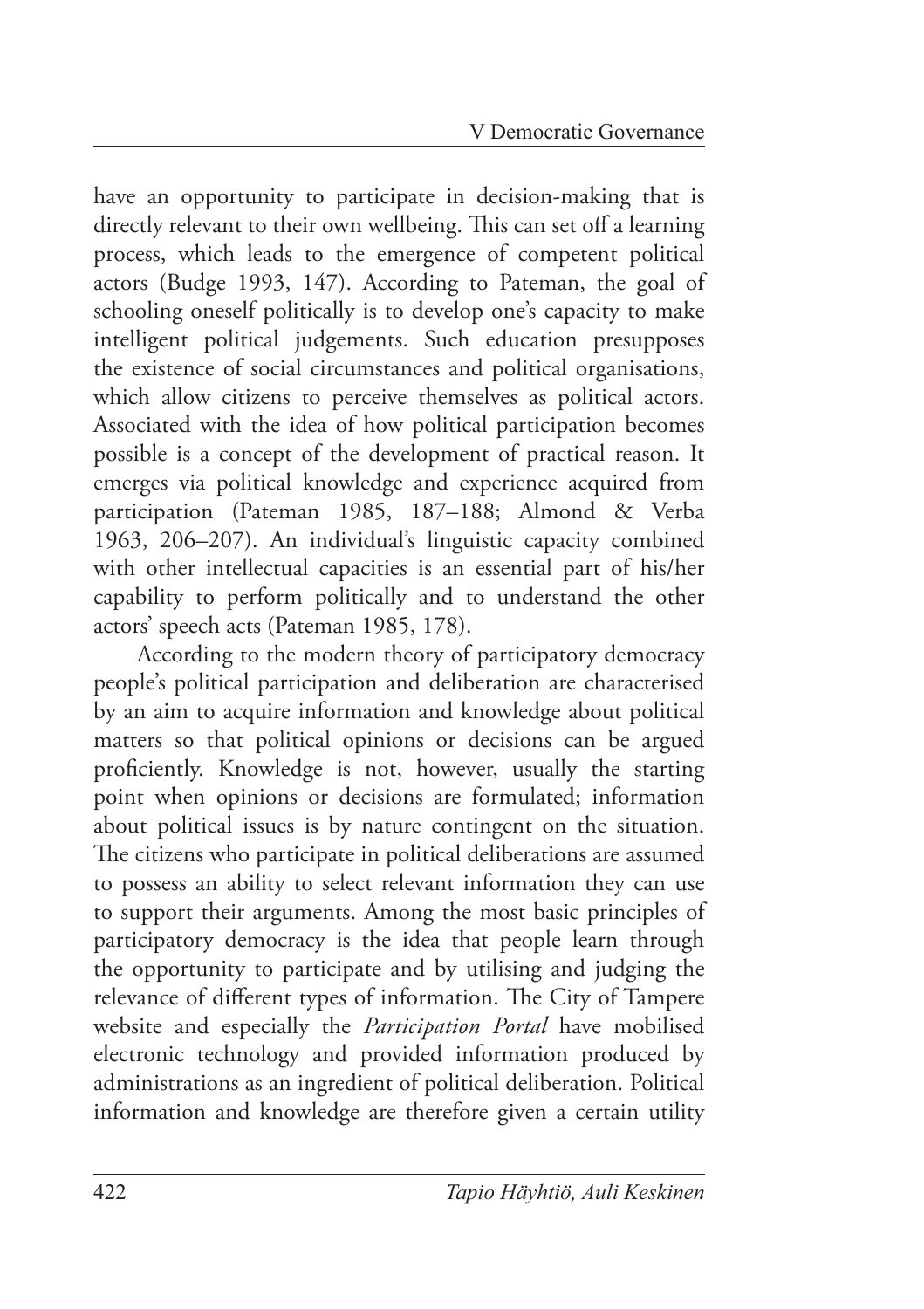value in political argumentation. Administrative information and knowledge of societal matters are presented as having significant descriptive power regarding circumstances.

## **Deliberative democracy theory and reasonable political deliberation**

The theory of deliberative democracy doesn't actually differ very much from the ideas of participatory democracy. Deliberative theory can generally be defined as an approach, which aims to construct ideal standards for political deliberation. The concept of deliberative democracy is relatively novel and it has been in play since the 1980s. The theoretical approach consists of the critique of liberal democracy, beginning in the 1970s, and the theoretical discourse of consensual politics evinced by participatory democracy theory (Bohman  $\&$  Rehg 1997, xii). The theory explicates a markedly normative approach to the political process, which should occur as reformed institutionalised organisations, and be based on public civil deliberation

According to the deliberative ideal, a democratic community's political resolutions are produced in a process of public argumentation and reasoning in which citizens participate as equals. When citizens take part in this process they commit themselves to the solving of different kinds of problems and to collective decision-making. The citizens regard as legitimate only those institutions in which the decision-making is conducted via free and public deliberation (Cohen 1989, 21). In a deliberatively democratic community people assemble voluntarily in order to argue and to find solutions to political conflicts (Knight & Johnson 1994, 285). When political conflicts occur, a deliberative community aims to reach a rationally motivated consensus. This means that common political decisions are rationalised by arguments which become acceptable to all those who have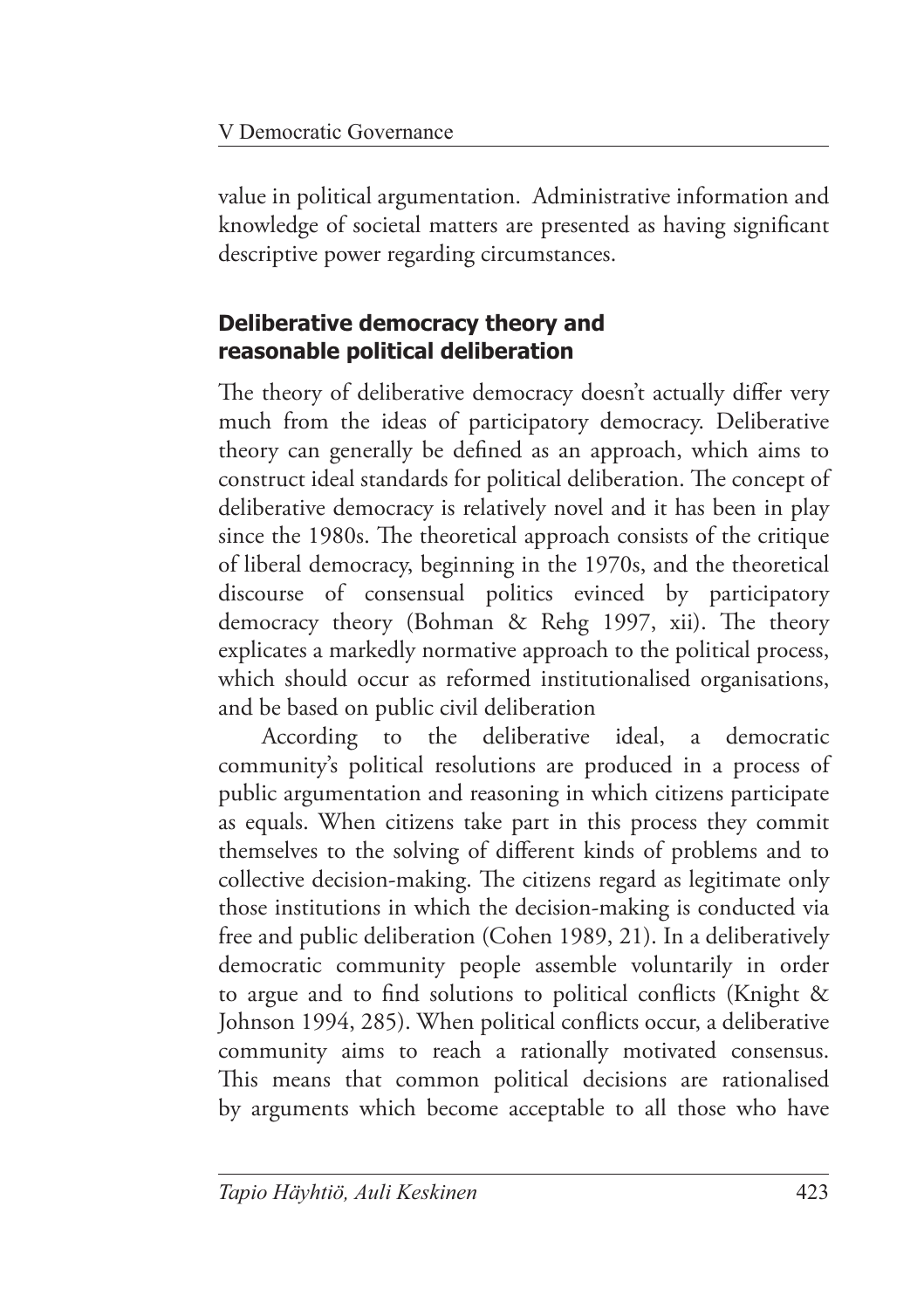taken part in the deliberation. However, it can be assumed that political conflicts are by nature such that the requirement for consensus is too demanding. This is the case even when political deliberations are made in ideal circumstances and decisions are arrived at via majority rule (Cohen 1989, 23). A key prerequisite for the legitimacy of decisions is that every citizen is entitled to engage in public deliberations so that the decisions are produced as an outcome of collective political debate and judgement. The legitimacy emerges from the process of deliberation in which everybody's will is taken into account. This procedure grants the output of the process its legitimacy (Manin 1987, 352). The deliberative procedure serves as the source of a community's legitimacy, and the arguments put forward in the deliberation process exert an impact upon the content of decisions made in the collective process (Cohen 1989, 21).

The Participation Portal on the website of the City of Tampere can be connected in an interesting manner to the ideas of the political community presented by the theorists of deliberative democracy. In our opinion, face-to-face interaction cannot be the only standard for political deliberation. The chosen starting point would be the premise that the deliberation can also take place in an electronic network. Moreover, the deliberative forum is considered to be defined by any setting in which citizens assemble regularly to make collective decisions about public matters (Gutmann & Thompson 1997, 12; Cohen 1989, 21). The political deliberations carried out in the online forums, however, are not orderly meetings in which common decisions are made after profound political debates. Rather, they are temporary and informal deliberations in which participants are making conscious efforts to contribute to policymaking. For example, on the City's website *Preparation Forum (Valma)*, the summaries and rejoinders prepared by the forum administrators could be regarded as some kind of political resolutions. On the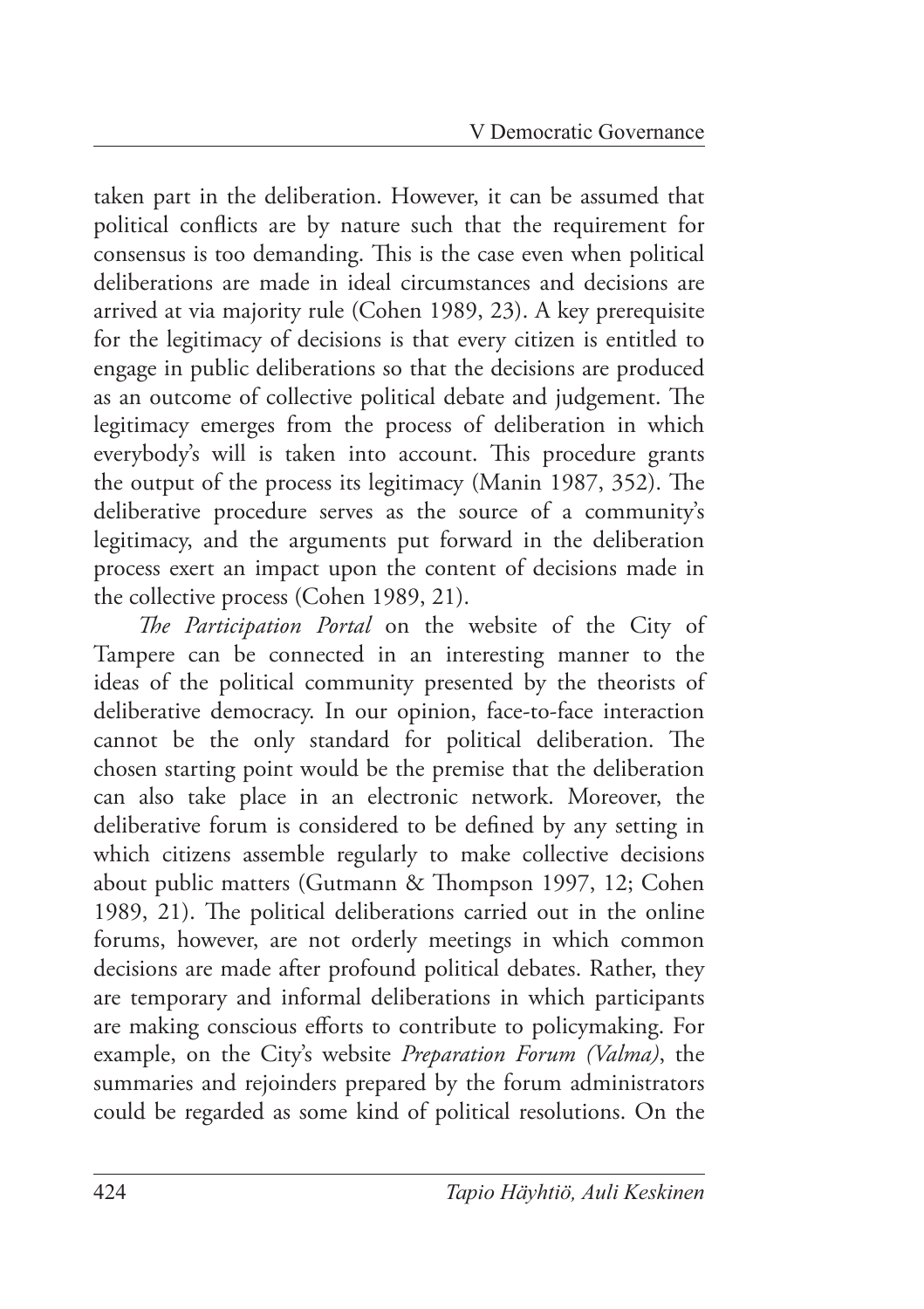other hand, in the City's general discussion space *(Tampereen kaupungin keskustelupalsta)*, such documents are not regularly composed, and any political influence that the citizens might have is filtered through politicians or officials who engage in deliberations or read them. The city officials describe these two electronic mechanisms as two separate civic forums partaking in local decision-making:

The City of Tampere employs a workflow management system in case preparation, enabling digital discussion of issues within municipal administration. The agenda of elected bodies are published on the website of the city at the same time as they are forwarded to the elected officials. From the point of view of civic participation in case preparation, this is often too late.

. . .

 [In the Preparation Forum Project] residents of the munipality will be secured a means of delivering feedback and participating in case preparation from beginning to end. As soon as the decision is made to open a case for preparation (when the case is for instance, entered into working plans) the secretary or spokeperson of the committee places a notice about this on the website of the municipality. The notice will be accompanied by a feedback form returnable to the preparing official, committee secretary or elected officials. The network debate concerning the case is recorded on a discussion forum. When the preparation proper begins, preparation documents in digital form will be available to the residents via the Internet. (Uurtamo 2003; Seppälä 2003)

It must be acknowledged that several theoretical aspects of deliberative democracy theory materialise in the City's Internet forums. People participate in the deliberations as equal citizens: the participants could be considered equal speakers and performers in relation to one another. Electronic deliberations – with the background information provided – could be considered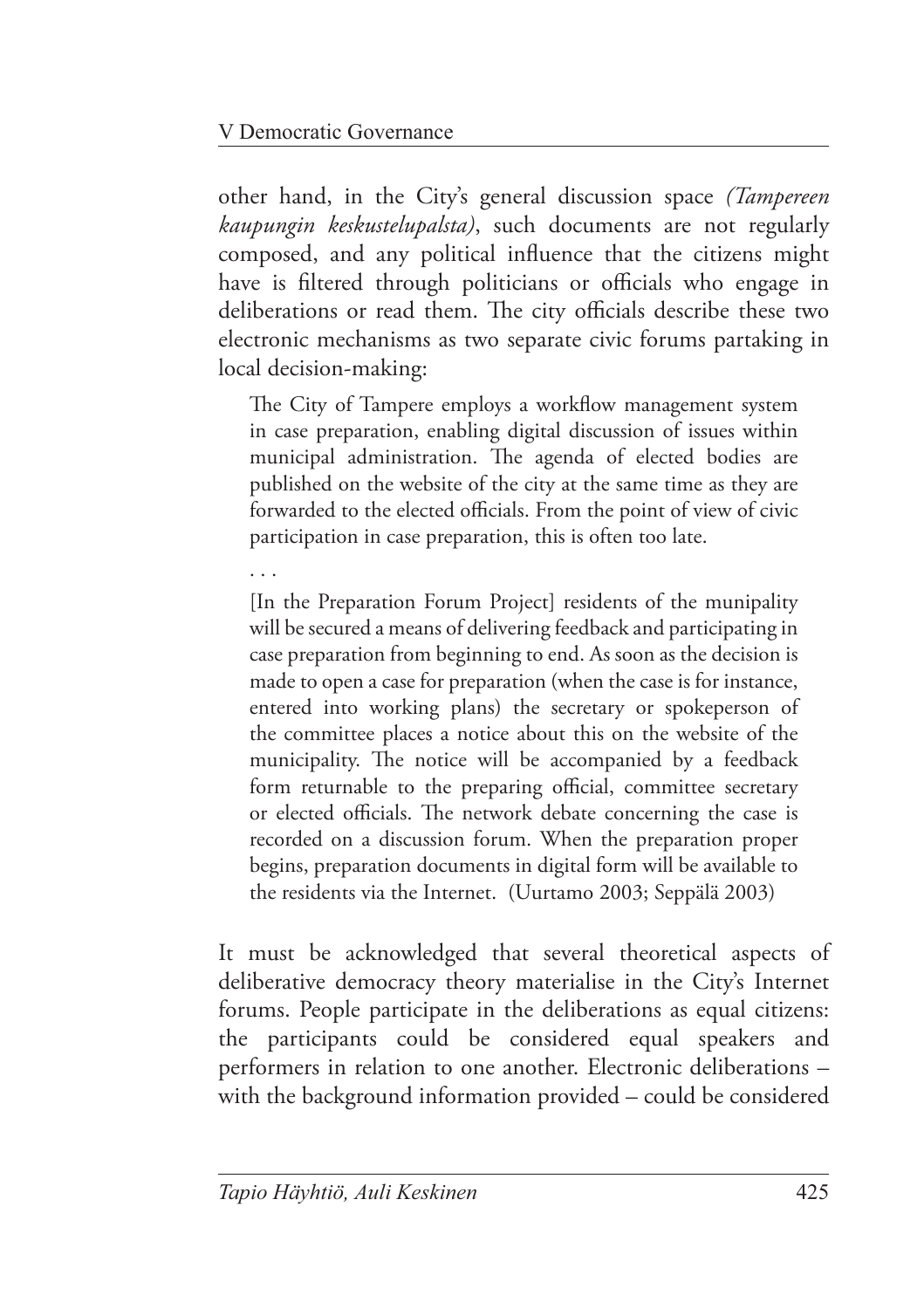as processes of political reasoning and argumentation, and the deliberations are free and public. Presentations are not generally hindered or restricted by any authority and they are all public. Although, it has to be acknowledged that the city's discussion services are premoderated (Seppälä 2002; 2003). Participation is voluntary and its aim is to influence local politics – although people do not actually have a direct opportunity to contribute to policymaking. However, the explicit aim of the City's website foruma is to promote democracy and the citizens' opportunities to participate in politics. The forums therefore seem to seek a kind of consensual politics by means of argumentative deliberation. The aim of public deliberation is to legitimate future policies. In the forums, participation is reciprocal. Also, background information on the issues under deliberation is provided. This gives the participants an opportunity to justify their arguments and to assess the arguments delivered by others.

The theory of deliberative democracy illustrates and conceptualises the existence of systemic legitimacy that is essential for a community. Normatively, democratic legitimacy can be founded only on public deliberation. The advocates of deliberative democracy, however, are not in agreement about those procedures and processes which would be required if deliberative politics were to be widely applied to a society's politics. Deliberative theorists are generally divided into the proponents of *fair proceduralism* (see e.g. Manin 1987; Gutmann & Thompson 1997; Christiano 1997; Bohman 1997; Knight & Johnson 1994 & 1997; Benhabib 1996) and to those favouring the *epistemic standard* (see e.g. Dryzek 1990; Cohen 1989; Rawls 1997). The former group emphasises the need to carry out political deliberation in just and equal circumstances. The latter group presumes that the outcome of deliberation is qualitatively legitimate when an independent standard is met (Estlund 1997, 177–181.) This independent standard can broadly be defined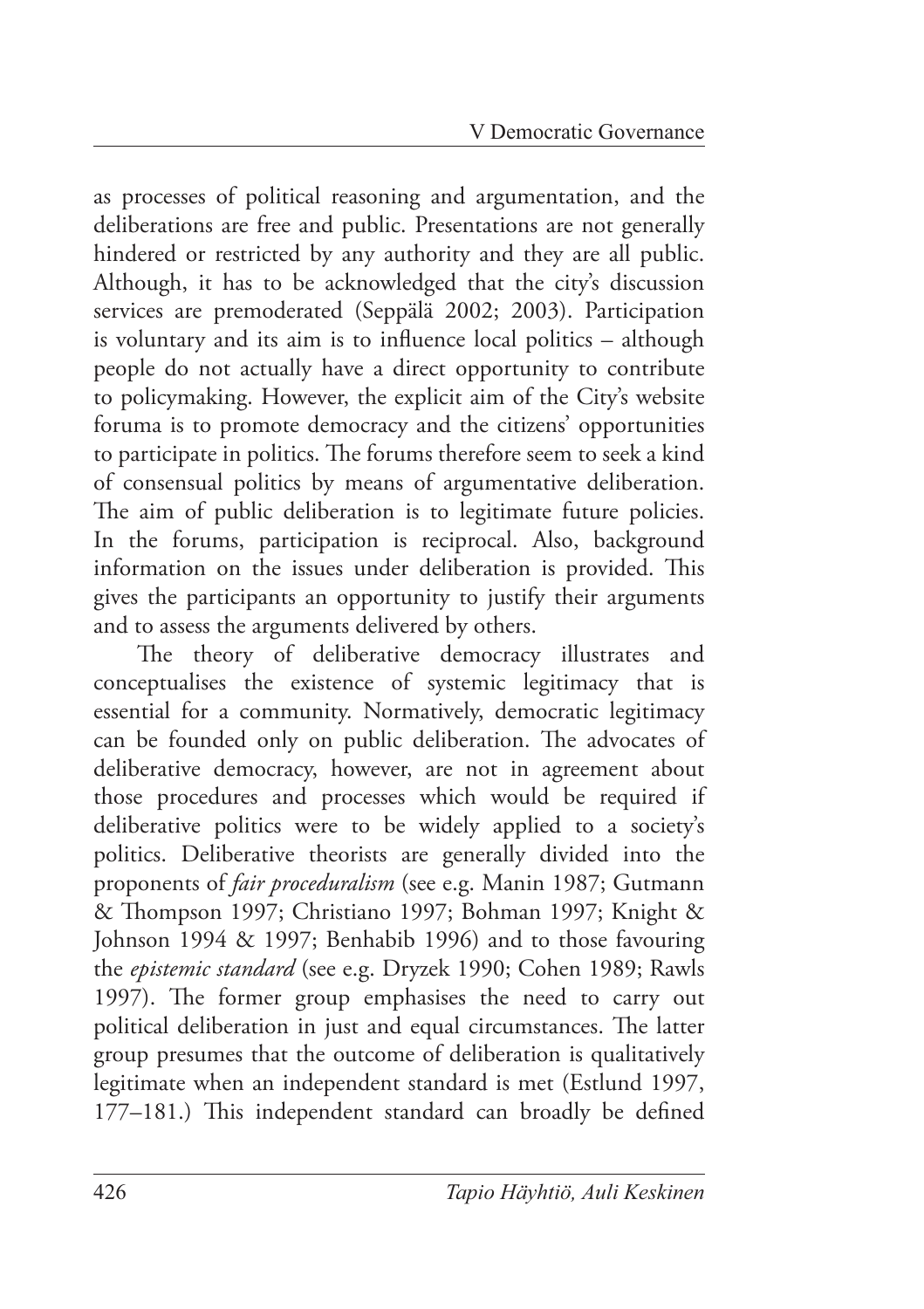as legitimacy. This requires that each political decision relies on arguments that cannot be opposed by any reasonable citizen (ibid,  $175$ ). The standard is conceived of as an argument that is founded on knowledge, which cannot be refuted.

Although fair proceduralism excludes strict epistemic standards from the political process, it does not completely discard epistemic definitions. Political deliberations are considered in almost every theoretical case to be serious deliberations about the common good and justice – a fact that assumes the articulation of normative suggestions. This brings to the fore an assumption that deliberation proceeds as a selection between correct and incorrect<sup>6</sup> opinions, guided by objectivity (Richardson 1997, 349). The theory of deliberative democracy appears to be committed to the cognitive nature of processes it is describing although the degree of cognition varies according to the point of view. In theoretical discussions, the furtherance of the common good and fair justice in the democratic process means that objectivity and cognition are emphasised properly. In a political perspective one expects to find conclusions that lead to certainty and knowledge.

## **e-Democracy and the networked e-citizen**

e-Democracy can be defined as an interactive process enabled by new technology where political communications become networked and diverse. Through information networks citizens can make initiatives, take part in political planning and discuss the effects of decision-making (Keskinen 1995a, 10; Keskinen 1995b, 22; Savolainen & Anttiroiko 1999, 11). e-Democracy is easily associated with technical systems (such as the City of Tampere's website) that are enabled by new information and communications technology, especially the Internet. However, rather extensive e-democratic (then: teledemocratic) experiments examining the implications of direct participatory democracy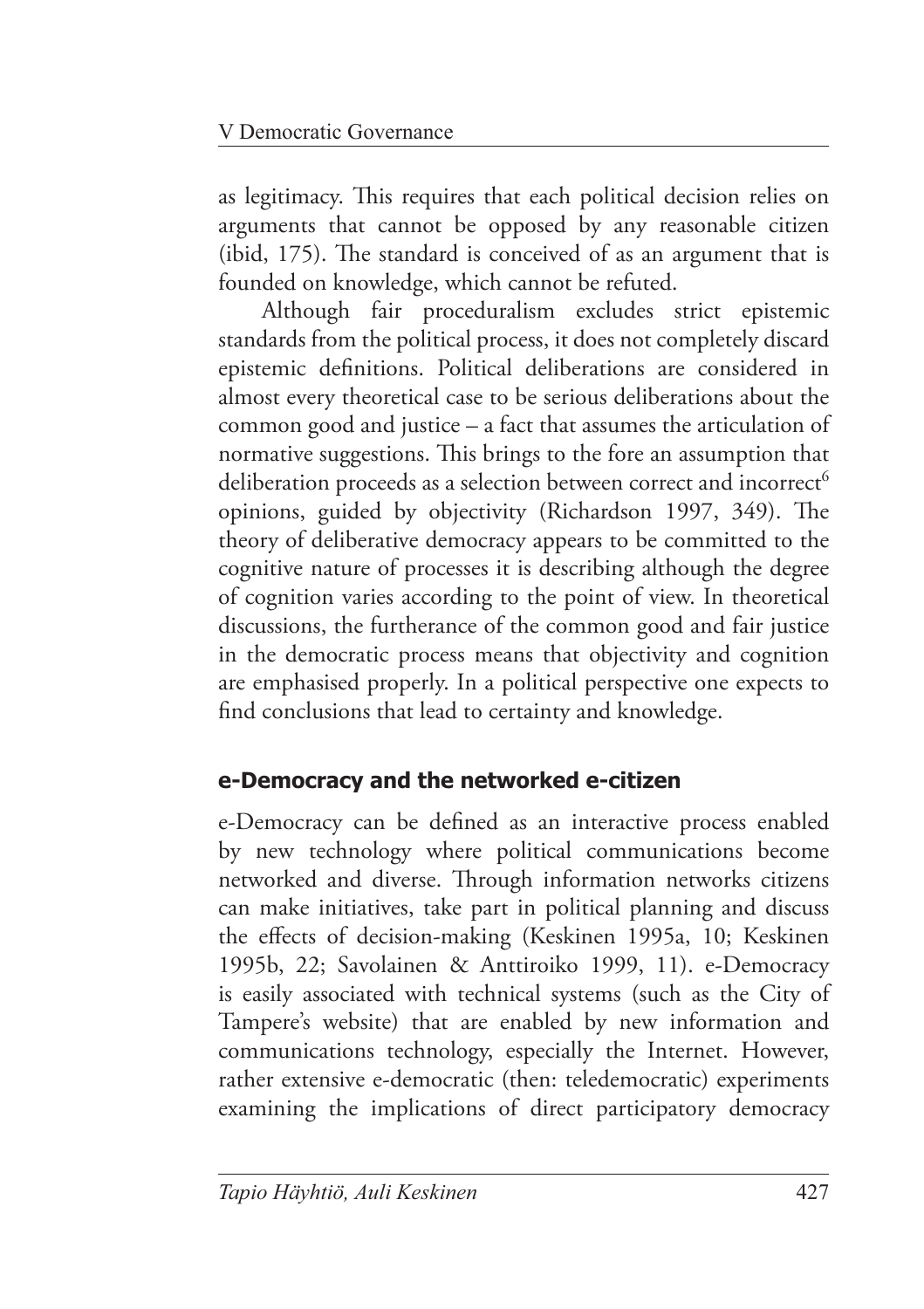were carried out already during the 1970s (Becker & Slaton 2000; Becker 1995, 43). e-Democracy has taken different forms, as exemplified for instance during the 1980s and 1990s by *TELEVOTE (Scientific Deliberative Poll) (Slaton 1992; Becker &* Slaton 2000), *ETM* (Electronic Town Meeting) (Becker & Scarce 1987, 272–279; Becker 1995, 43-49), and *Citizens' Jury* (Carson & Martin 1999; Carson & al. 2002). Early experiments mainly utilised telephone and television as teledemocratic instruments (Becker & Scarce 1987, 274–279). Later on computers and Internet were introduced.

The development of information and communications technology (ICT), especially the Internet, has led to a revision of the theoretical definition of e-democracy so that it includes the fulfilment of a new kind of electronic democracy more extensively. The e-democratic process can be thought of as a combination of participatory and deliberative democracy in which the existence of information networks gives the citizens a possibility to maintain an equal level of information and knowledge about societal affairs. In this environment, the concept of electronic democracy comes to form a whole consisting of networks and people – and one in which the political decisionmaking processes are guided by a deliberative process (Keskinen 1999). The Internet – understood theoretically in the context of electronic democracy – can be an instrument that fulfils the democratic ideal of the citizen who is active and aware of societal issues. The Internet forums combined with the dissemination of information are serving as a potential environment for reasoned public deliberation (see Hill & Hughes 1998, 1–3, 22; Alexander & Pal 1998, 7; Miller 1996, 217; Slevin 2000, 185–186).

According to Savolainen & Anttiroiko, participation in public debates within the framework of deliberative electronic democracy presupposes that the citizens have sufficient capabilities to express themselves as well as to search for and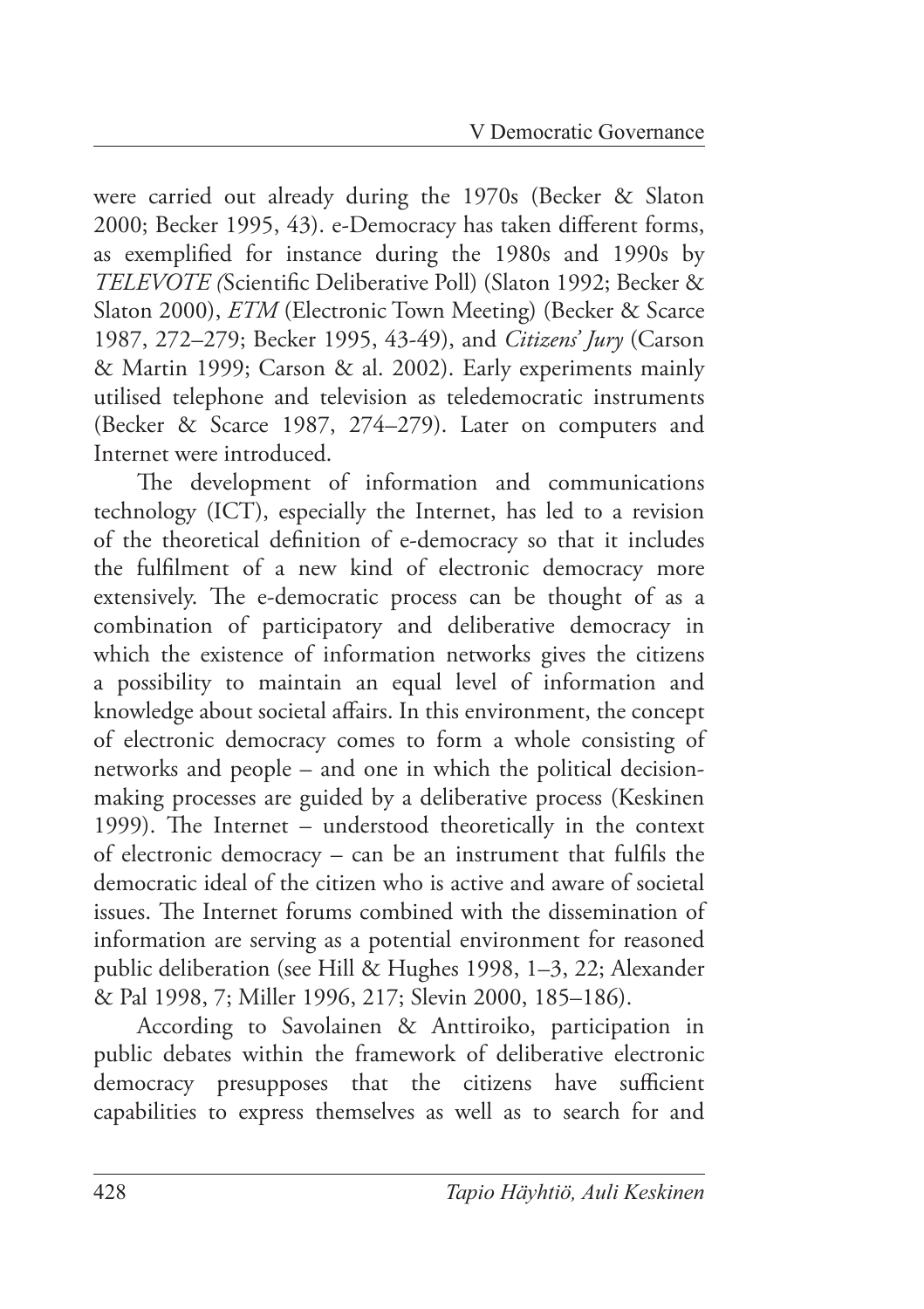to make use of the background information that is needed to support arguments (Savolainen & Anttiroiko 1999, 35). In an interactive information society, then, citizenship refers to a proactive actor who participates in the production of new information at the same time as he/she participates in reciprocal communications (Keskinen 1999, 20, 23). According to this definition, public argumentation, individual opinions and the background information they include develop into a kind of *process of spiral feedback*, which builds a positive and supportive ambiance in the political community. According to Kenneth Hacker, interactivity of this kind aspires not only to attenuate societal uncertainty, but also to construct political definitions and policies by way of close co-operation. In electronic deliberation it is not important that all messages are answered promptly. More essential are the quality and information content of a response (Hacker 1996, 228). According to Scott London, rational dialogue and political deliberation are possible in a network environment whose operation is founded on horizontal networks of co-operation and mutual trust between citizens (London 1997, 8). According to this interpretation, electronic political activity should manifest itself as reasonable political deliberation that increases social capital. In political deliberation of this kind, reasoned and confidence-inspiring dialogue are meant to balance and to solve political conflicts.

According to Lewis Friedland, theories that emphasise discourse cannot explain the citizens' motives for civic participation in an electronic operating environment. Discursive democratic dialogue does not arise in virtual online-domain spheres unless the community has the infrastructure formed by social capital, or in other words, the norms of reciprocity that inspire confidence and the social networks developed among citizens (Friedland 1996, 189). In our opinion, however, theories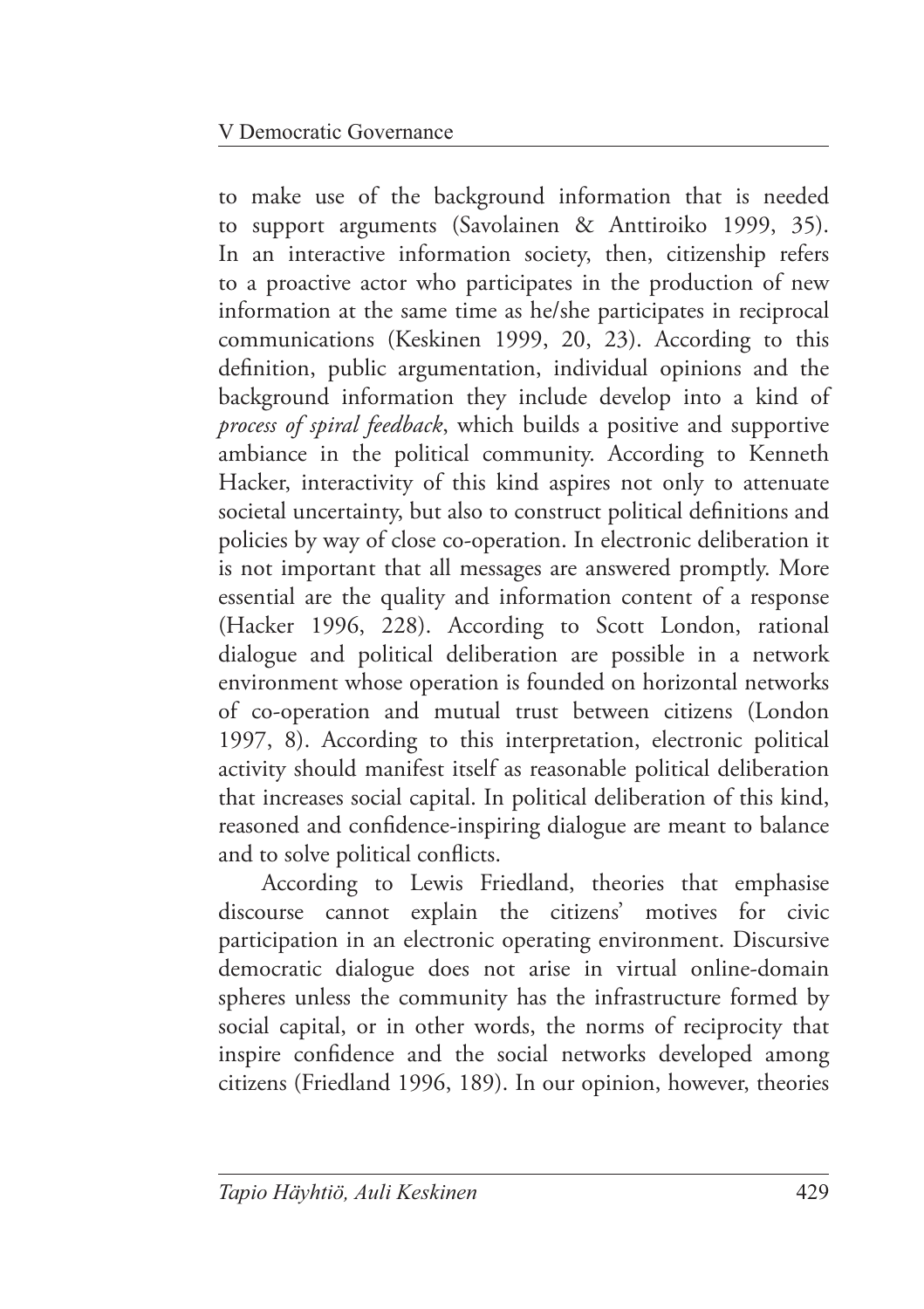of participatory democracy, deliberative democracy, and edemocracy are not just contextual definitions about discursive political talk, but also models of thinking about the infrastructure of social capital. These models, like the theory of social capital, aspire to political deliberation, in which people are communally motivated to deliberate in a civil and reasonable manner.

These approaches emphasise the distribution of information and knowledge as a material used by the public in order to form arguments or to support their political opinions so that confidence among citizens increases. These confidence-inspiring relationships aim to create functional models in democratic communities. The models in which solidarity and intellectual deliberation are respected are based on effective cooperation. A political community is therefore to be founded on moral commitment and admission of legitimacy to reasonable, logical and knowledgeable arguments that are approved by a majority. The aim of the requirement and search for such arguments is to reduce societal uncertainty; it is assumed that the rationality of political deliberation produces clear and correct political solutions.

The main aim of reasonable political deliberation is to create an operational model of communality. Collaboration is politically easier when communal values are popularly accepted and individual interests are relegated to the background. Under the prevalence of democratic communality and unanimity legitimation for political decisions is sought in informative and knowledge-based arguments. It is easier to concentrate upon these when political deliberation is not disturbed by individual interests. The theoretical definitions of participatory democracy, deliberative democracy and e-democracy generally try to promote such communal politics and, in so doing, they present a desirable functional model for the accumulation of social capital in democratic communities.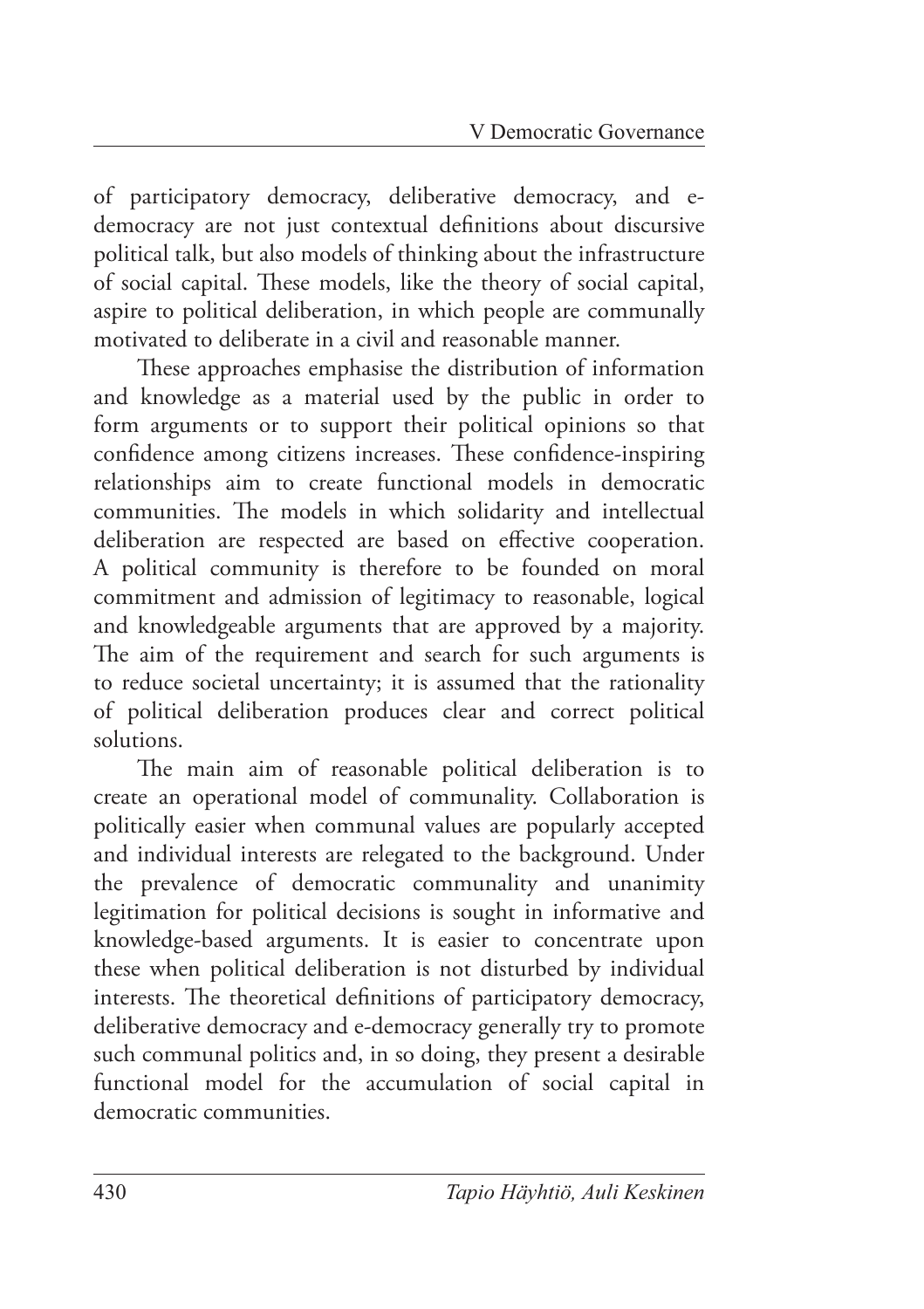The modern tradition of participatory democracy which deliberative democracy and e-democracy also belong to stresses the importance of citizen participation in public political deliberation and decision-making. The tradition opposes the idea that the administration of political affairs is best centralised and left to professional politicians whose position and dignity within a community are based upon their ability to argue in a manner that appears rational and upon their ability to defend their arguments with factual information. But simultaneously the tradition of participatory democracy commits itself to rational politics and wants to set an epistemic standard for civic deliberation. Citizens ought to possess intellectual capacities, as well as be educated, so that they can construct a convincing and reliable argument. Civic education is considered to be a factor that familiarises citizens with rational political deliberation. Civic education also helps people to understand that they are recognised as politically valid actors only if they master a convincing method of argumentation.

The City of Tampere website and its *Participation Portal* are modern, virtual spaces for political action facilitated by new ICT. Theoretically, they are ideal examples of deliberative, participative e-democracy. The key preconditions of this theoretical viewpoint materialise quite extensively in the online forums. Information resources are distributed, the participants are considered equal and everybody has a say. Moreover, the deliberators are mostly well educated and they have at least to some degree a chance to influence decision-making. Thus, it is quite obvious how the tradition of participatory democracy thinking has given organic civic participation ideas to the e-governance practices, which aims to construct and rationalise the practicies of participation from above. Both approaches are in favour of construction of a political discussion environment, which adheres to an assumption of civil sociability. The concept of *civil* signifies, in this context, a kind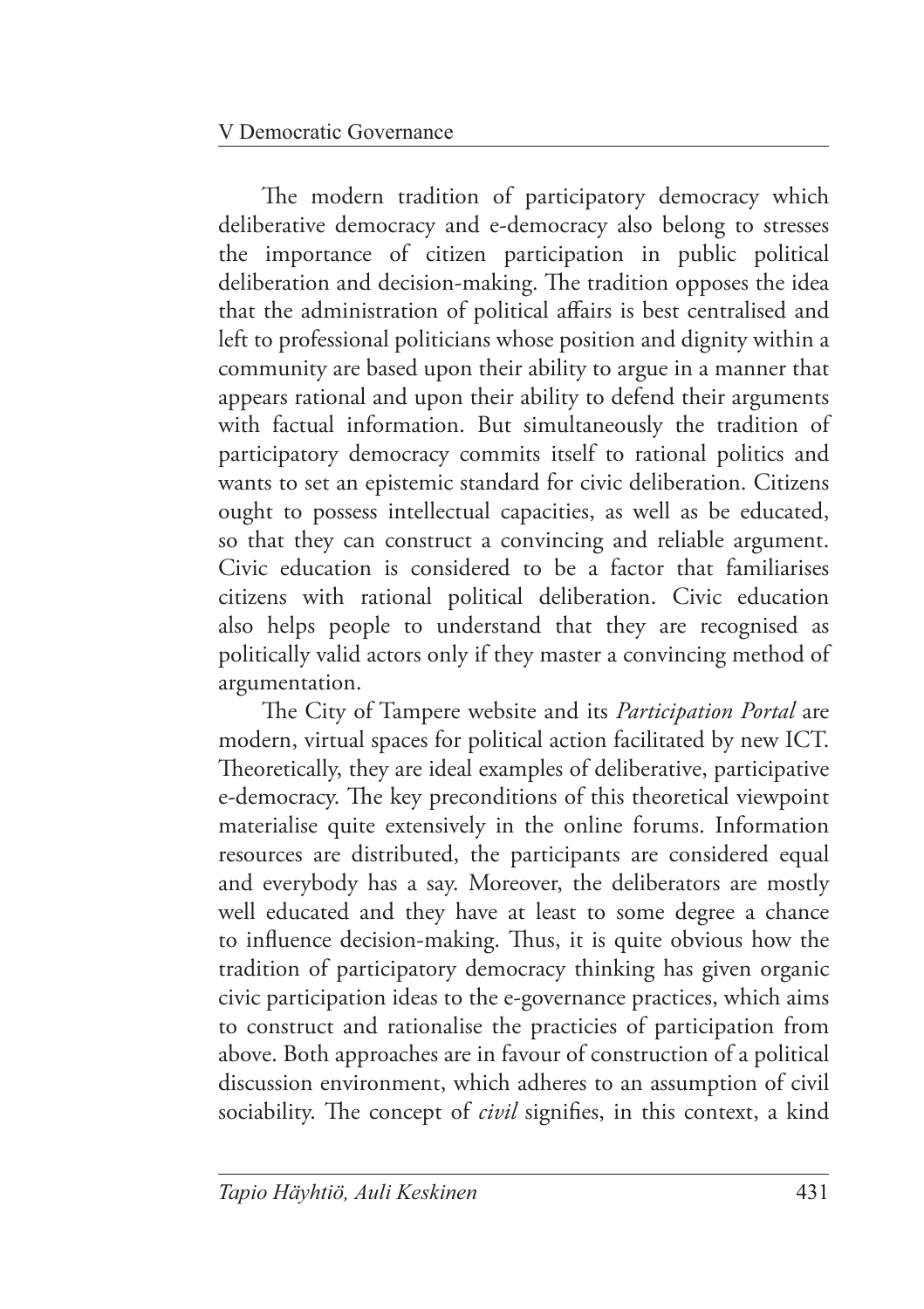of erudition and a level of competency in deliberation, on the basis of which people feel capable of co-operation and of trusting each other. Co-operation and trust engender predictability and certainty about the action and its effects. Politics therefore becomes sociable politics, in which conflicts emerge on the political agenda but in which they are resolved in the harmony created by civic deliberation (Lappalainen 1999, 56).

Civil sociability also requires, in addition to communality, civil self-understanding. Habermas develops, in his theory of communicative action, a cognitive-instrumental rationality, which has contributed to people's self-understanding in modern society. The concept denotes successful self-presentation, which provides intellectual readjustment to the terms of the contingent environment and the utilisation of those terms (Habermas 1987, 95–96). Inversely construed, modernised society appears to require, in certain situations, civil argumentation from its citizens. The City of Tampere's website and its *Participation Portal* has drawn attention to the condition of successful selfpresentation. This condition, more precisely, presupposed that the information relevant to the administratively organised topics ought to be used in argumentation. The political environment of citizen engagement constructed and theorised by the tradition of partipatory democracy theory assumes that people should be civilised in order for them to adequately take part in politics. As citizens take part in public political deliberation, this civilisation should manifest itself as reasonable, logical and knowledgeable argumentation.

#### **Political judgement as a precondition for participation**

Since the last decade modern representative democracies have actively tried to increase civic participation in public affairs (Rättilä 2004). This governance approach represents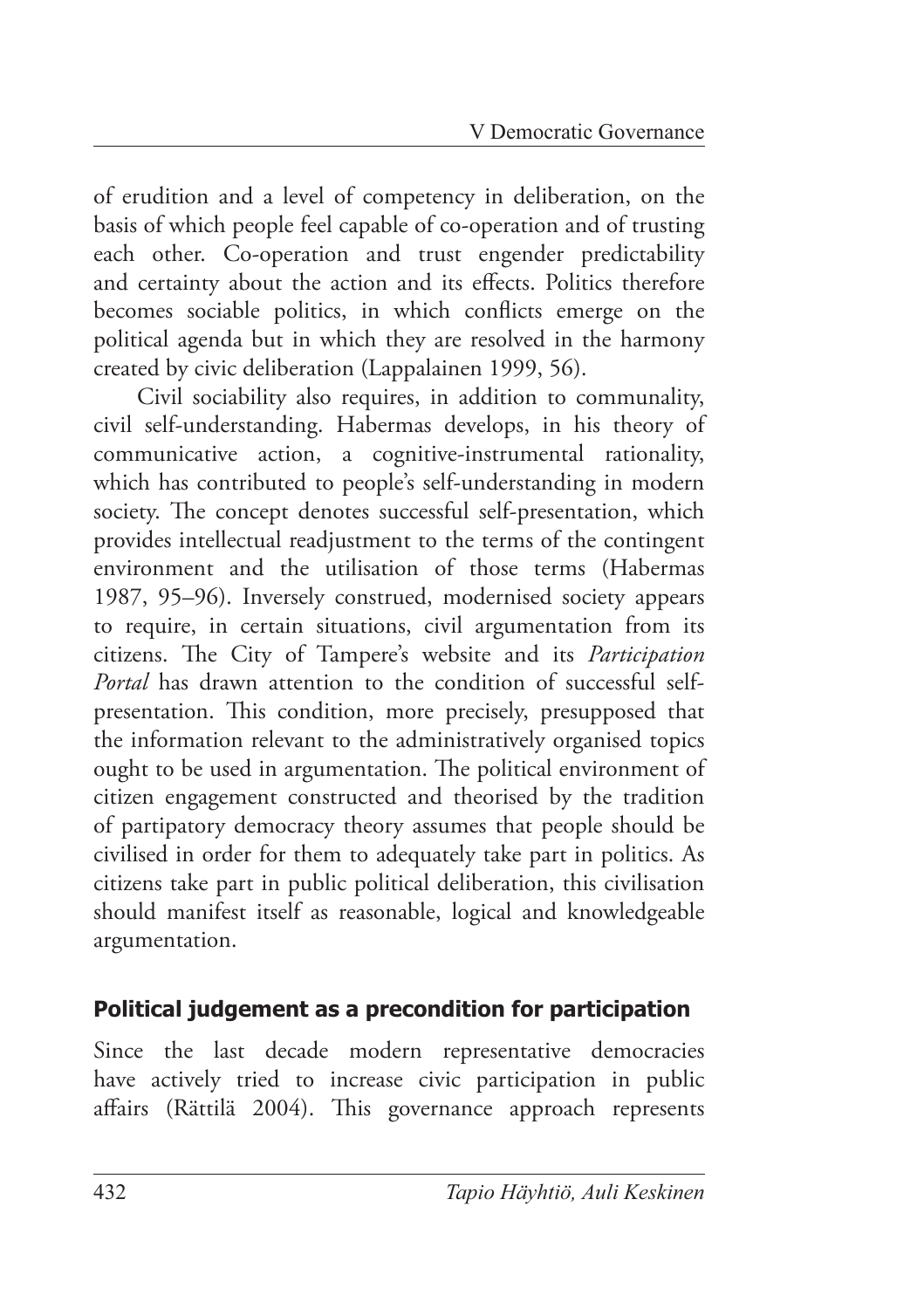administrative participation discourse, which aims to construct inside the governing system the efficient communication channels of participation. It is expected to strengthen the credibility and legitimacy of the decision-making of the representative system at minor costs. In networked governance practices it is distinctive that lay people are given voice, consulted or involded in matters, which are suitable for the interests of the representative system, or simply, it is desirable to open up civic discussion to the public. Today, the complexity of the political environment and need to find out the citizens' opinions are evident for the political management because in the postmodern society political judgement is dangerous to found only on the hierarchial views (Luomala 2004).

In the City of Tampere the utilisation of new ICT networks, especially the Internet, in the citizen-oriented governance practicies illustrates the features of administrative civic participation discourse. Obviously, this invitation to participate in municipal affairs has not been a great success (see Anttiroiko et al. in this publication). Some of the citizens actively consume public e-services but big crowds have not turned their activity to the city's political electronic discussion forums on the *Participation Portal*. Instead, it can be observed that only a few civil servants fairly diligently answer the questions and floors presented by individual citizens on these electronic sites, where the elected city representatives do not figure (Ridell 2004, 95).

However, we do not wish to propose that political civic activity on the Internet is somewhat impossible to perform. Our criticism take a stance that citizens' political judgements and actions are highly present on the Internet (Meikle 2002, McCaughey & Ayers 2003, van de Donk et al. 2004) but citizens cannot 'properly', or in intensive political conflicts don't want to, harmonise their subjective or do-it-yourself styles of action to the demanding practices constructed by the party-administration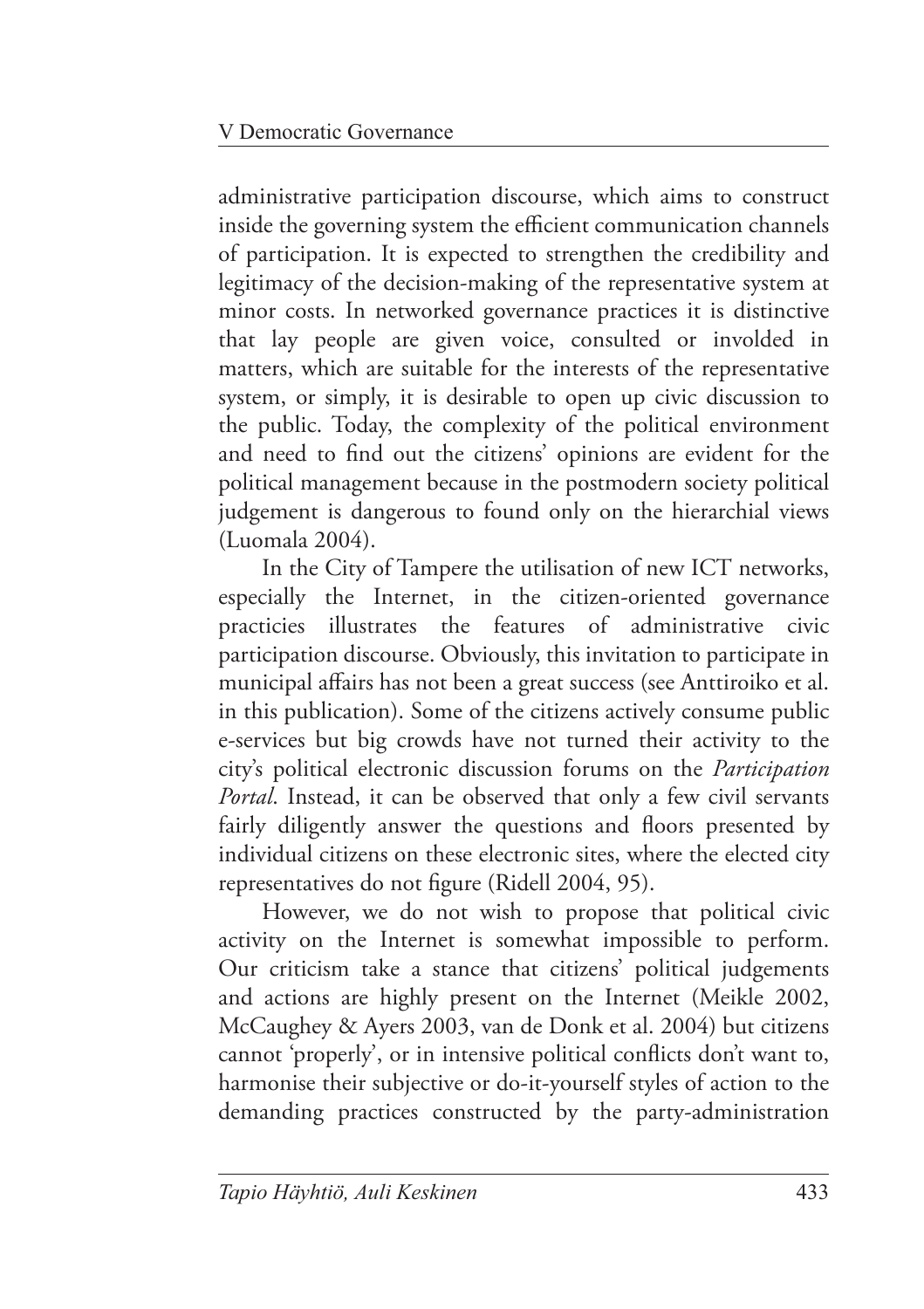form of political governance. To demonstrate this argument we have conducted a brief rhetorical analysis of the citizen discussions of the *Preparation Forum (Valma)*<sup>7</sup> located on the website of the City of Tampere. In addition we have connected the concept of political judgement to our research subject to take a hold of the field of electronic civic political action. During January-October 2004, 30 administratively launched discussion topics were published on the *Preparation Forum* discussion site and 254 floors took place on the forum (up to 19 Oct 2004). Most of the addresses (or floors) have been characterised by a strong normative attitude, in other words, the participants have wanted to express their opinions about how things should be and how they ought to be understood. In any case, a majority of the addresses tended to argue for their opinions at least in some way, even though they could not always be considered as being valid or persuasive.

Our study reveals not only big differences concerning the argumentation techniques and the types of knowledge used in the discussions. We could also see that certain argumentation techniques and types of knowledge were dominant in the samples. Most of the floors contained an argumentation technique that emphasises informed argument. Singular and perceptive knowledge was used extensively, and it was often related to the people's own observations and lives. When using this type of knowledge people rarely try to evince, or even can evince, a complex construction of the present. Instrumental and modal knowledge were also used to some extent. However, in political deliberation they are used mainly in order to choose desirable forms of action, because instrumental action cannot offer any universal functional solution to a political problem. In civic deliberations, the floors offering solutions by utilising instrumental knowledge have often seemed to consist of the speaker's own empirical observations of their environment. In the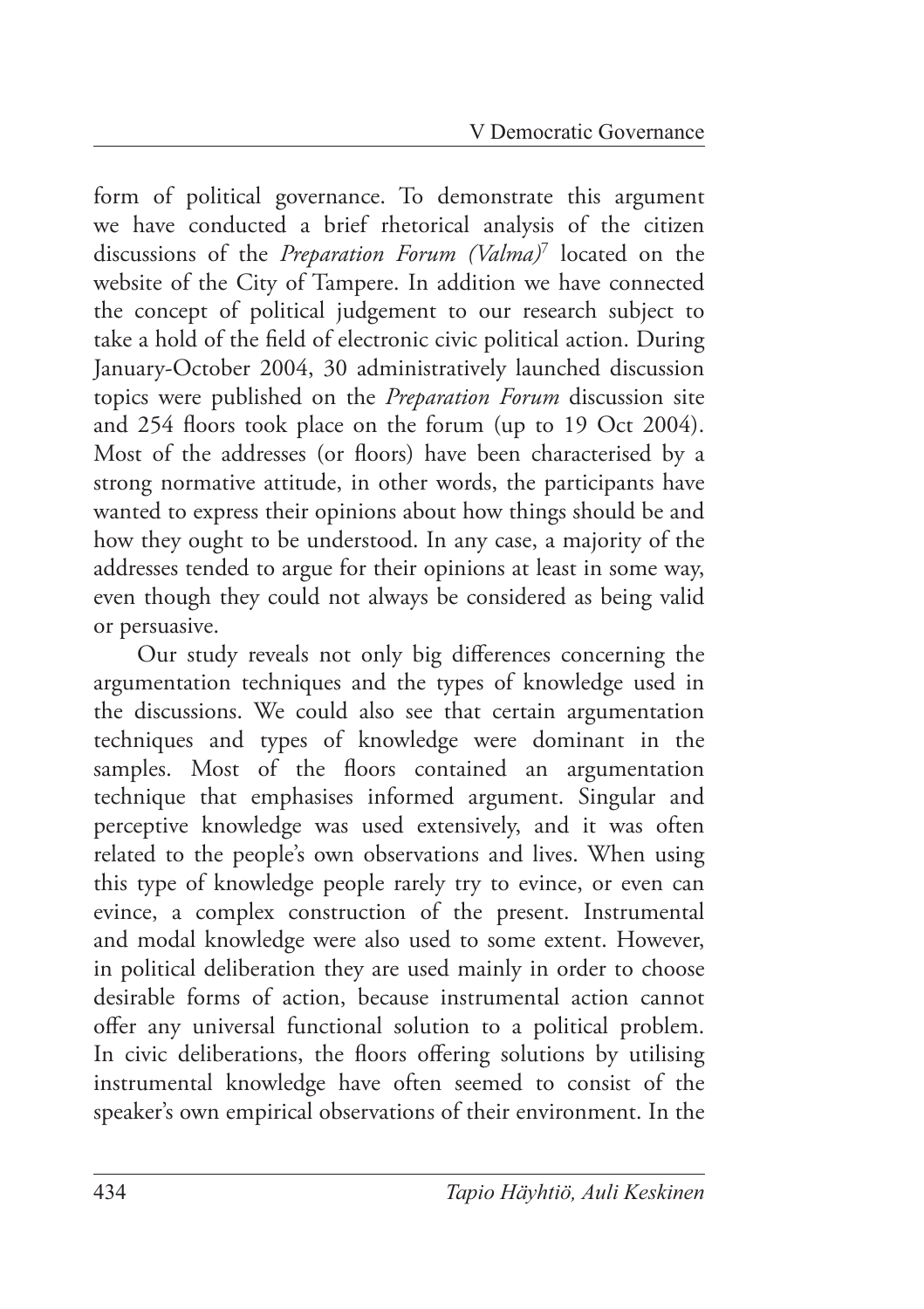online deliberations, the citizens seldom justified their views by evoking other kinds of facts, regularities, causal connections or explanations about why or to what end certain states of affairs are to prevail or come into being. Systematic evaluations about ways in which certain issues and functions might perhaps be connected to a wider context were rarely pursued.

The City of Tampere's *Participation Portal* and online forums have not developed, as the tradition of participatory democracy theory envisages, into a cradle of new communal politics in which the citizens would aim to handle common societal issues by applying civil and deliberative means. The motives hypothesised by participatory, deliberative theory do not govern the actual processes of party-administration machinery organised civic deliberation, and political participation does not transform into the envisaged cognitive learning event. Neither have the deliberations obliged participants to present their arguments in an informatively and reasoned fashion. The arguments and their contents have been dominated by the participants' own subjective and normative opinions about issues on the agenda.

The political deliberations we have analysed can be described as the speakers' subjective performances, directed at an audience. The addresses delivered in the Internet-forums do not conform to a reasonable and knowledgeable style of deliberation that is supposed to be facilitated by the forums. The addresses are mainly subjective, situational judgements about the style and ways according to which the actor has formulated his/her performance. Hannah Arendt defines situational and temporal political action, politicking, as a performing art, by which she refers to politicking as action; action that has its own independent existence as a product of acting. The principles that guide political action are formed in an actual political performance (Arendt 1987 [1961], 152–153). Political action must thus always be understood, at least partly, as a situational and temporal performance, in which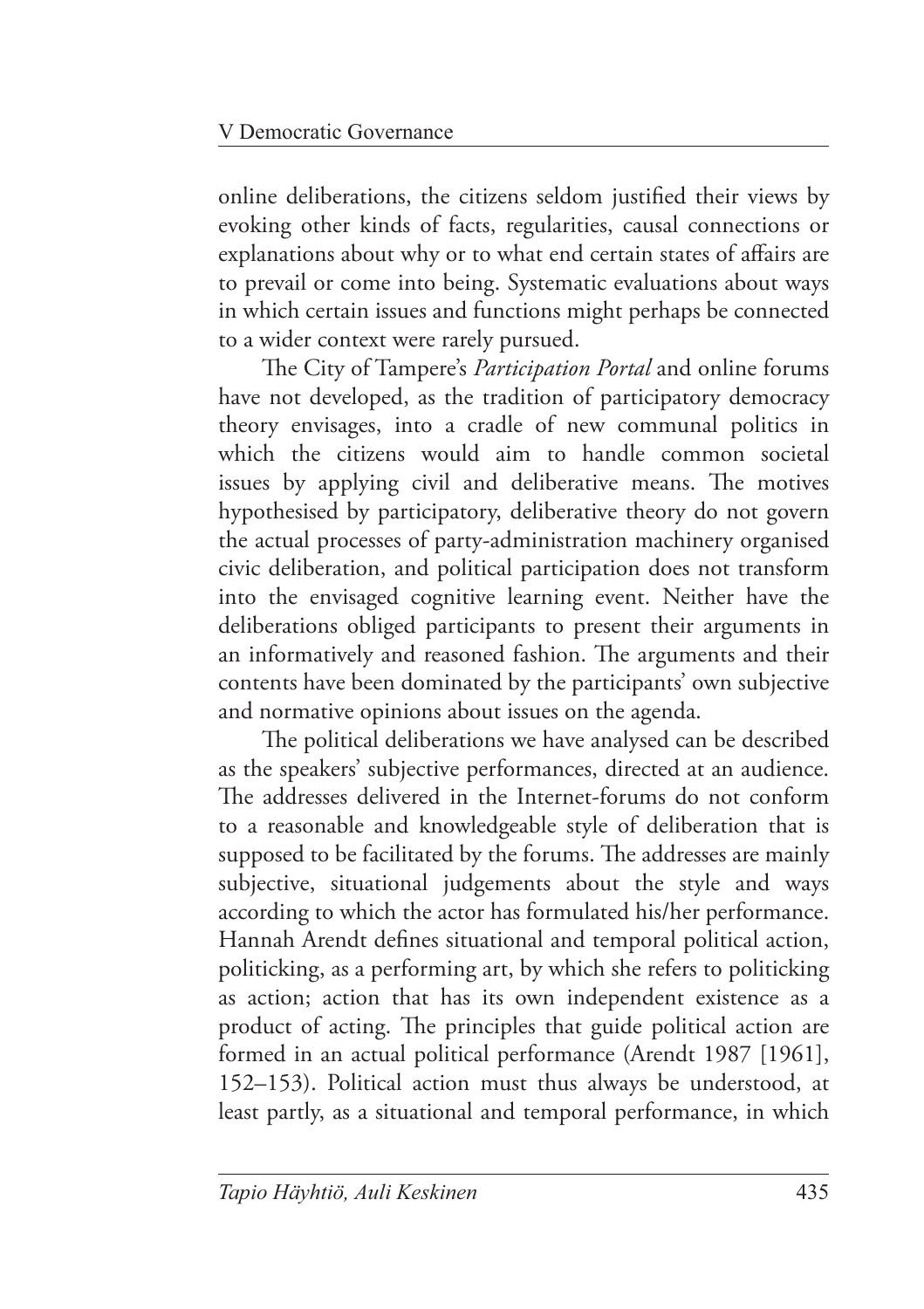political judgements or self-assessments become concrete in the present situation.

In this performative view, political judgement is defined as action in which a political actor judges some situation. According to Kari Palonen, in theorising the concept of political judgement, it has to be noted that political action in itself is based upon criteria that apply to action in contingent situations. He divides politics, on a temporal basis, into verbal forms of politicisation and politicking. When politics is viewed as an action, politicisation and politicking are displayed as primary performative operations (Palonen 1998, 5–6). In political judgement the focus is on the making of politicisations, which refers to opening new contingent dimensions for politicking. Politicking the present is an inseparable part of the politicised horizon of opportunity. The political sphere, strengthened by the polity, excludes and includes some possible forms of politicisation and bars some politicisations from becoming generally accepted policies. As a concept political judgement crosses the border between the conformed and non-conformed spheres of the polity, and the politicisations are combined with the aspects of the past and the future. Political judgements connected to the nonconformed sphere are difficult for performative actors due to the fact that the constraints formed by the generally accepted sphere are also regarded as general restrictions of politicking (Palonen 1998, 8–9).

However, according to Palonen, politicking includes an attribute of transcendence. This is because politicking takes place in the extended moment of the present in which the predetermined formalities do not apply. The momentary separation of politicking creates an opportunity to construct alternative modes of action (Palonen 1998, 10). Political judgement can attain a reflective form, which critically examines the prevailing hegemony and constructs alternative discourses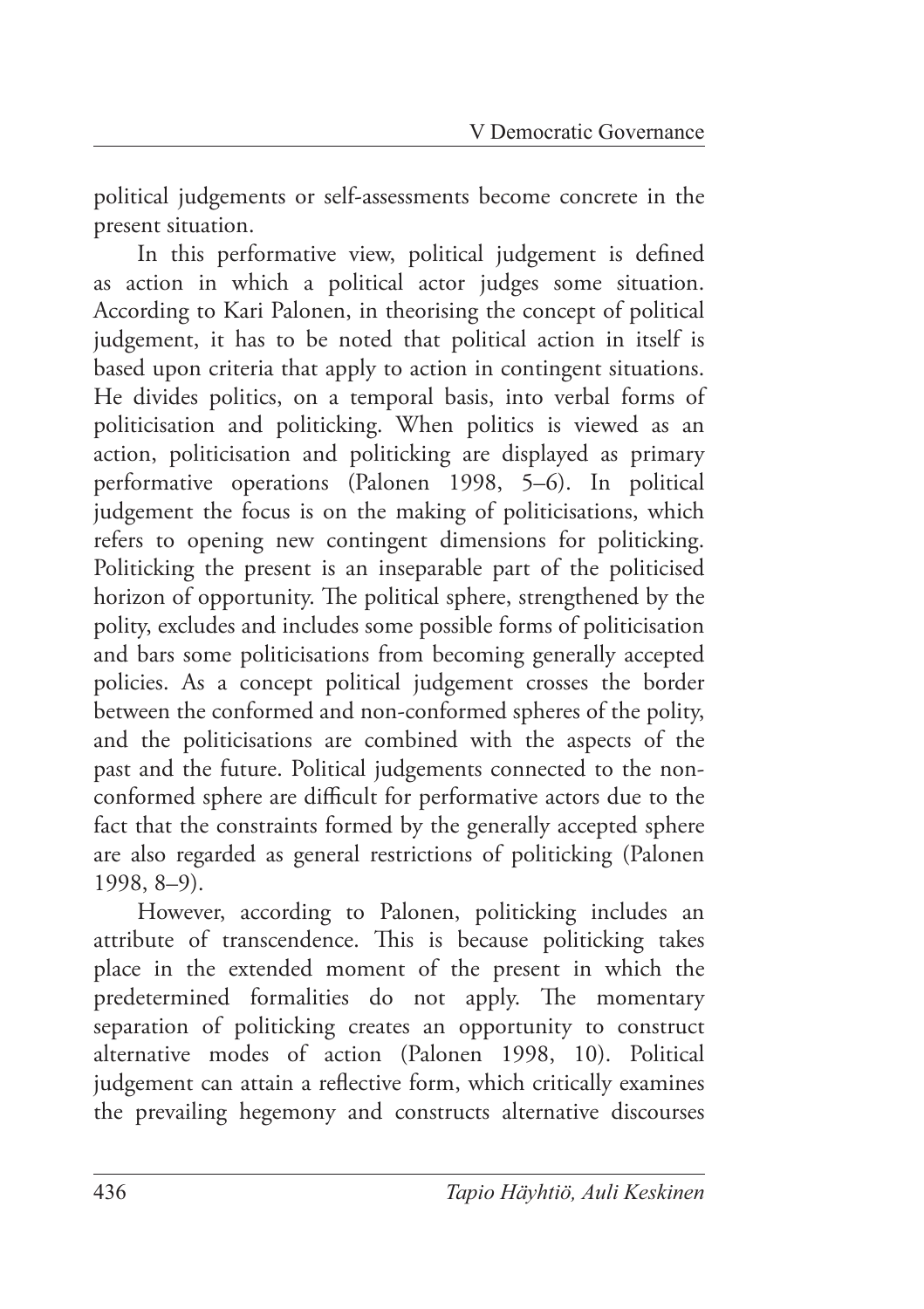(Forti 1998, 27–28). Political judgement, then, is not merely judgment from the viewpoint of a spectator; there is always an aspect of self-judgement attached to the action. This means that an actor judges his/her own position in relation to the political mode of action and to the politicking of the active politicians (Palonen 1998, 10). The performance of political action means that through the Internet, offering communicative civic space, citizens have an improved opportunity to make public political judgments and self-assessments of their own. On the Internet these judgements do not need to be policy-conforming; they can gain attention and take place on the political playground through their alternative performances. The Internet, then, provides citizens with a channel through which they can try to take a position on a local, national or transnational public political debate.

Political judgment presupposes a *sensus communis,* or an agreement of minds, which does not, however, refer to the social capability that arises when people are pursuing a good political community. *Sensus communis* refers to a kind of preliminary stage in the process of political judgment. It manifests itself as two simultaneously occurring conditions: as the opportunity to communicate (language) and as a general opportunity to share (Forti 1998, 21). On the basis of this assumption, political judgment manifests itself as a practical rationality and as a form of communicative action and understanding. This allows room for subjective meaning-making of occurrences without having to give them a definitive meaning (Forti 1998, 29).

Practical rationality cannot be understood as a function of reason that uses knowledge as an instrument. It must be understood as a thinking process that formulates meanings and stories upon which the operations of the mind, will and judgment depend. These operations are significant elements in trying to understand political action (Kotkavirta 1998, 117). The human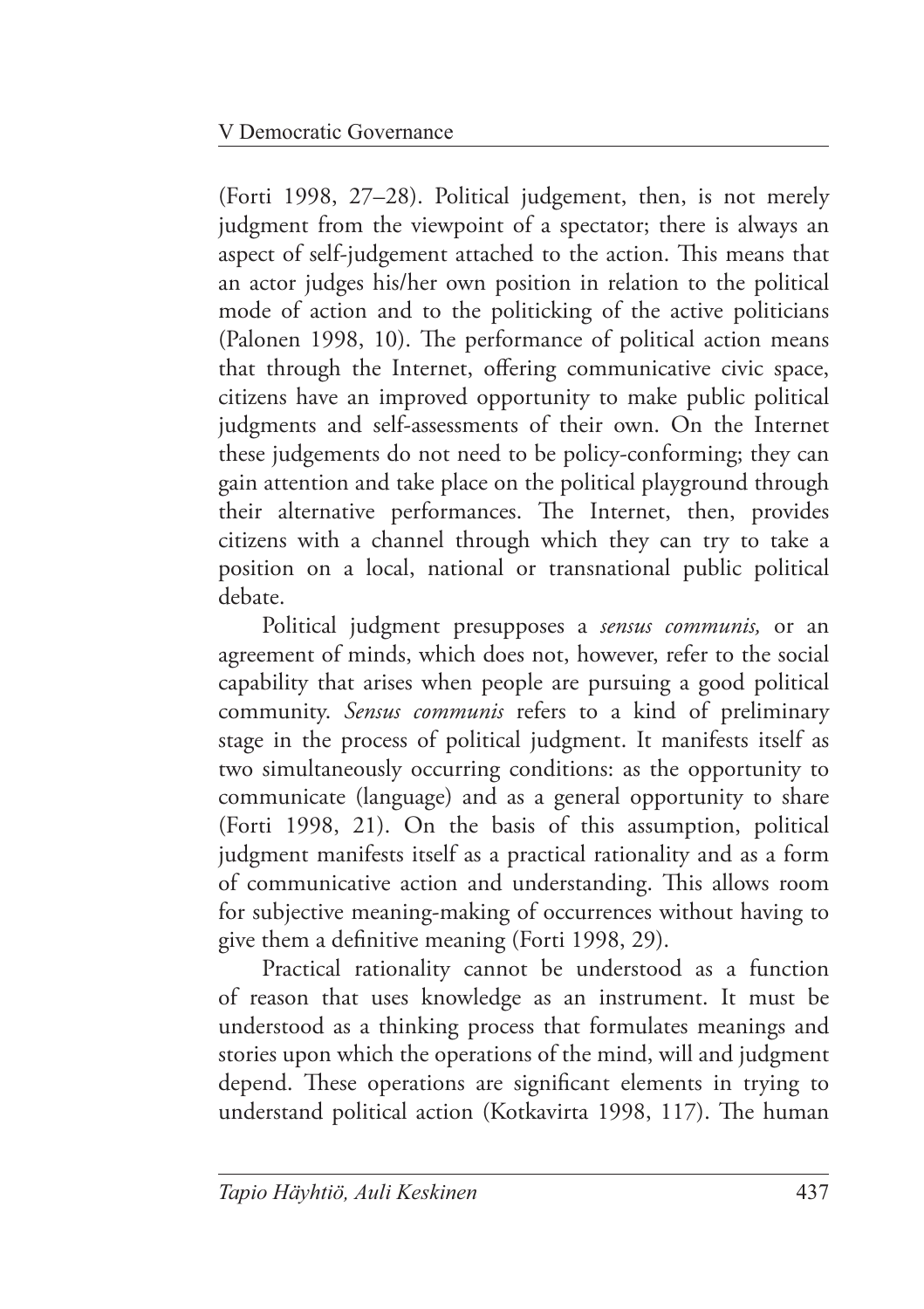reason that uses knowledge as an instrument always tries to reach some objective and to attain truth. Therefore, the process of reason creates knowledge that political judgment cannot pursue. Thinking, for its part, is not characteristically instrumental or orientated towards any particular objective. It is not governed by given methods or regulations: thinking consists of ideas, which give birth to new ideas. Political thinking and judgment cannot be conducted individually in the same way as cognitive reasoning. Political judgments aspire to meaningful claims and assertions, and the tenability of these judgments assumes quite a special and specific nature. In other words, they are not held to be universal. Understanding and interpreting situations are objectives of judgments, not universal truths. Thus understood politics creates shared understandings about interpretations, meanings, values, norms, good and bad, right and wrong, on the basis of which popular deliberation and action become possible. In this view, the political environment must be understood as an unpredictable and plural field, whose preliminary condition as well as outcome is a kind of *sensus communis* of the manifestation of the world (Kotkavirta 1998, 117–119).

Acting and judging politically are not the same thing, even though they cannot be separated in politics. In other words, political action calls for political judgment and vice versa. Acting and judging politically cannot always occur simultaneously because of the retrospective character of political judgment and because of the *ad hoc* factors that influence action. On the other hand, without retrospective judgments individual political activities would be meaningless. The inseparability of judging and acting comes to the fore when judgments are made about future occurrences. The actors have to anticipate their potential contingencies without having an opportunity to perceive the whole in the same way as can be done in relation to retrospective events. Reflective evaluation of the past, however,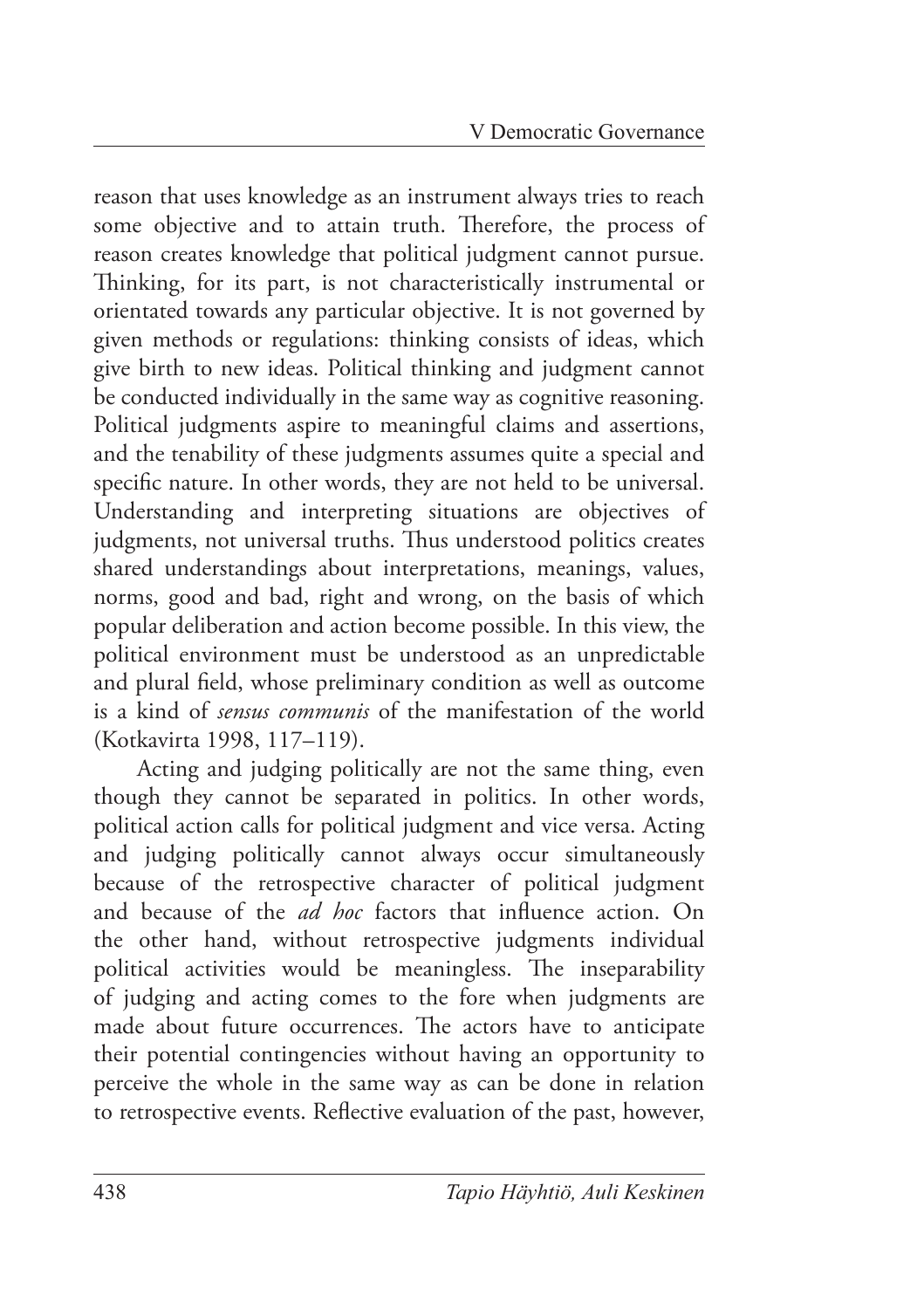provides political actors with a capacity to judge the future and to understand its unpredictability (Parvikko 1998, 49–50). Thinking is the only means by which the political actor can direct his/her action to events that might take place in the future.

The concept of political judgment, in the Arendtian temporal point of view, puts forward the contingent and unpredictable character of political action. The political environment of action described by this concept does not allow the use of knowledge in politics in an instrumental or goal-oriented manner; the utilisation of knowledge cannot have the same kind of role that it has, for example, in rational natural sciences. According to the political judgement approach; information documents attached to the City of Tampere website belong to the realm of practical rationality. That is, they have to be seen as objects of meaningful subjective thinking and judging. The citizens' political activities in the City electronic forums are guided by subjective and situational judgements about those performative actions according to which they decide to act.

# **Conclusions**

The theoretical approaches of participatory democracy, deliberative democracy and e-democracy have misinterpreted and constructed in an incorrect manner the nature of institutionalised electronic political deliberation. According to these theories, deliberations should be reasonable and disagreements resolvable by dialogue (Schalken 2000, 168; Meikle 2002, 34–37, 55–58). However, it is characteristic to politics that opinions about political issues differ from each other. Reasonable and knowledgeable argumentation cannot therefore be treated as a method that would be able to remove the basic element of politics, i.e. conflict (Rättilä 1999, 54–57).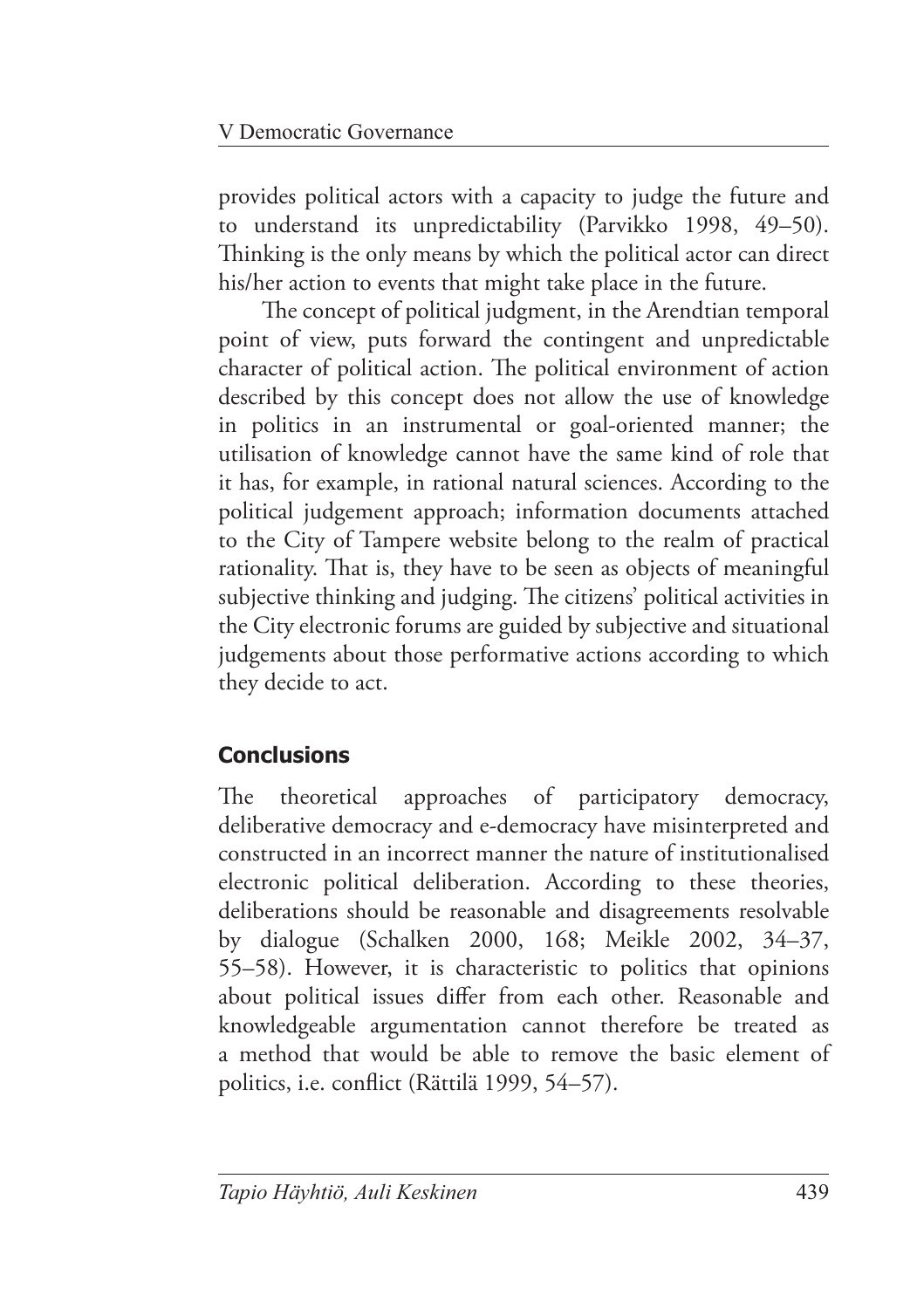In principal, the e-governance practices constructed by the City of Tampere have to be comprehended as supportable governing activities. Normatively, it cannot be erroneous behaviour for political governors in democratic polity to strive *to hear and to listen to more inhabitants than before in all the matters of the city*. The governance model presented in the City of Tampere *Participation Portal* website attempts to answer glocalised modernisation pressures by engaging the citizens in the communicative processes of political regime. The public organisations strive towards dialogic relationships with various stakeholders because political environments have become highly complex and fragmented. However, the organic preconditions set by the administrative participation discourse have a very limited capability of responding to the challenge of authentic *citizen politics* (Donk et al. 2004), which means making meaningful political judgements and acting politically in your own terms. This is the main reason for low participation figures on *the Partipation Portal*.

Although we can easily conclude that the City of Tampere e-democracy experiments have only gained modest results in activating citizens and inserting e-democracy practices into the dynamics of the representative system (this has also been a reality for other top-down e-democracy pilots) (Dahlgren 2004, xiii), we are also able to note the substantial intensity in local civic netactivism bringing alternative meanings and practices from below (Ridell 2004). Extra-institutional politics is particularly keen to adopt the new ICT offering publicness and public spaces as a tool and a channel to compete in complex democratic games (Donk et al. 2004). In the society of interactive media the doit-yourself civic activity is much easier than before. The logic of computer-mediated communication enables nearly unlimited freedom to produce digital contents on the electronic network.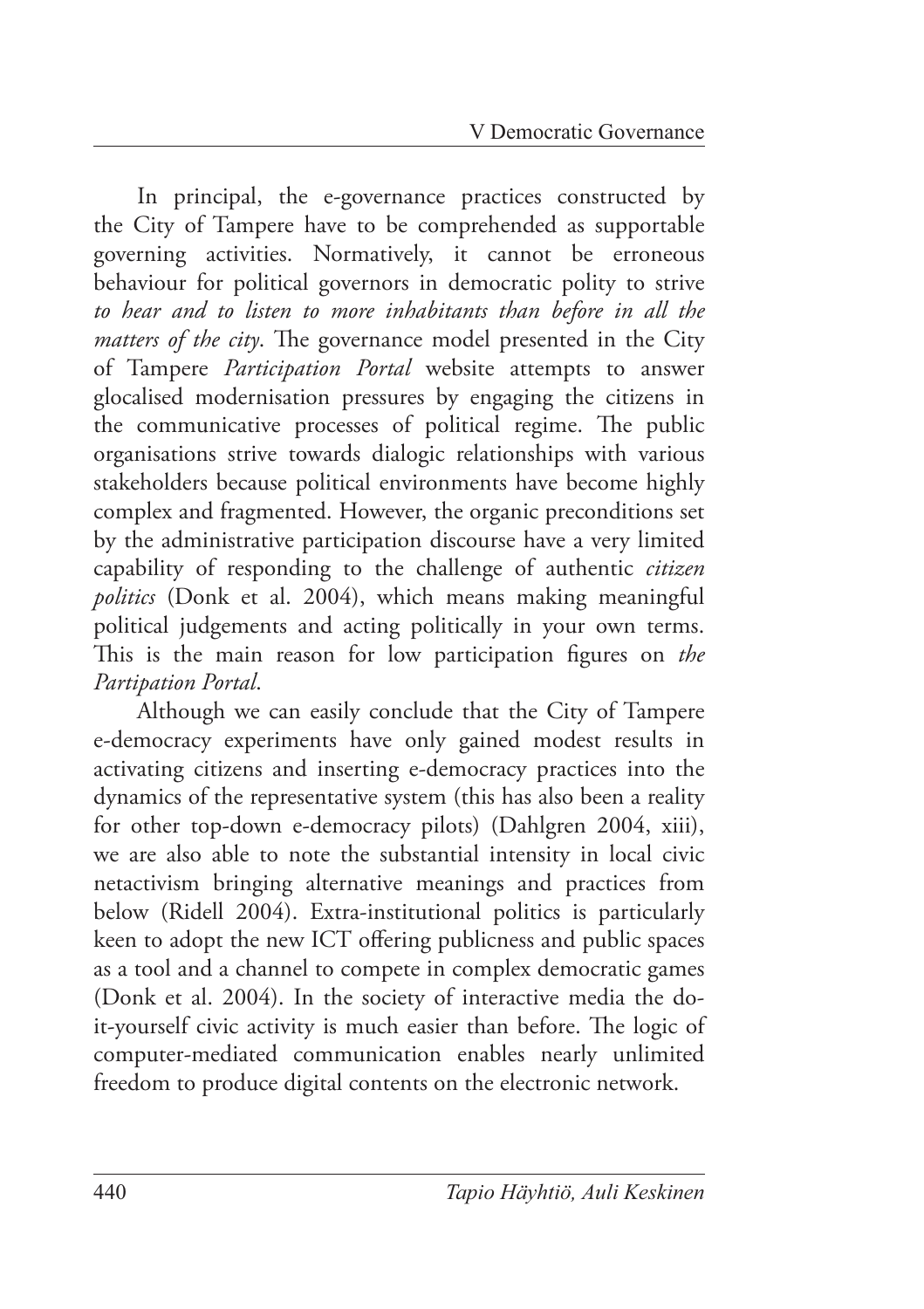Political judgement at the level of free debate easily detaches the debate from conformistic policies. It can also stimulate citizens to take up performative means of action in the political arena. Thus the citizens can have an opportunity to create and open new avenues of politicisation. Generally, it seems that performative politics defines citizens' political action. On the Internet space citizens are politicking in the context of the near past, present and near future. In modernised information societies this means a substantial potential for citizen politics facilitating new styles of political action and accelerating the fractures of political environment in local, national and transnational levels.

## **References**

#### *Research material*

- The City of Tampere website. Online at http://www.tampere.fi/ (accessed 19 October 2004).
- The City of Tampere Partipation Portal (in Finnish *Osallistuminen*). Online at http://www.tampere.fi/osallistuminen/index.html (Accessed 19 October 2004).
- The City of Tampere Preparation Forum (in Finnish *Valma*). Online at [http://](http://www.tampere.fi/osallistuminen/valma/index.html) www.tampere.fi/osallistuminen/valma/index.html (accessed 19 October 2004).
- The City of Tampere (2003) Tampere toimeenpanee strategiaa. Kuntalaisten osallistumismahdollisuuksien parantaminen-työryhmä. Loppuraportti, in Finnish [Tampere implements its strategy. The working group for improving citizens' opportunities for participation. Final Report]. City of Tampere.
- Seppälä, J. (2002) Sähköinen viestintä osallistumisen välineenä*,* in Finnish [Electronic communications as tools for participation]. Liite osallistumistyöryhmän raporttiin [Annex to the Report of Participation Working Group]. City of Tampere.
- Seppälä, J. (2003) Participation Palette eDemoracy in Tampere*.* Unpublished document. May 2003.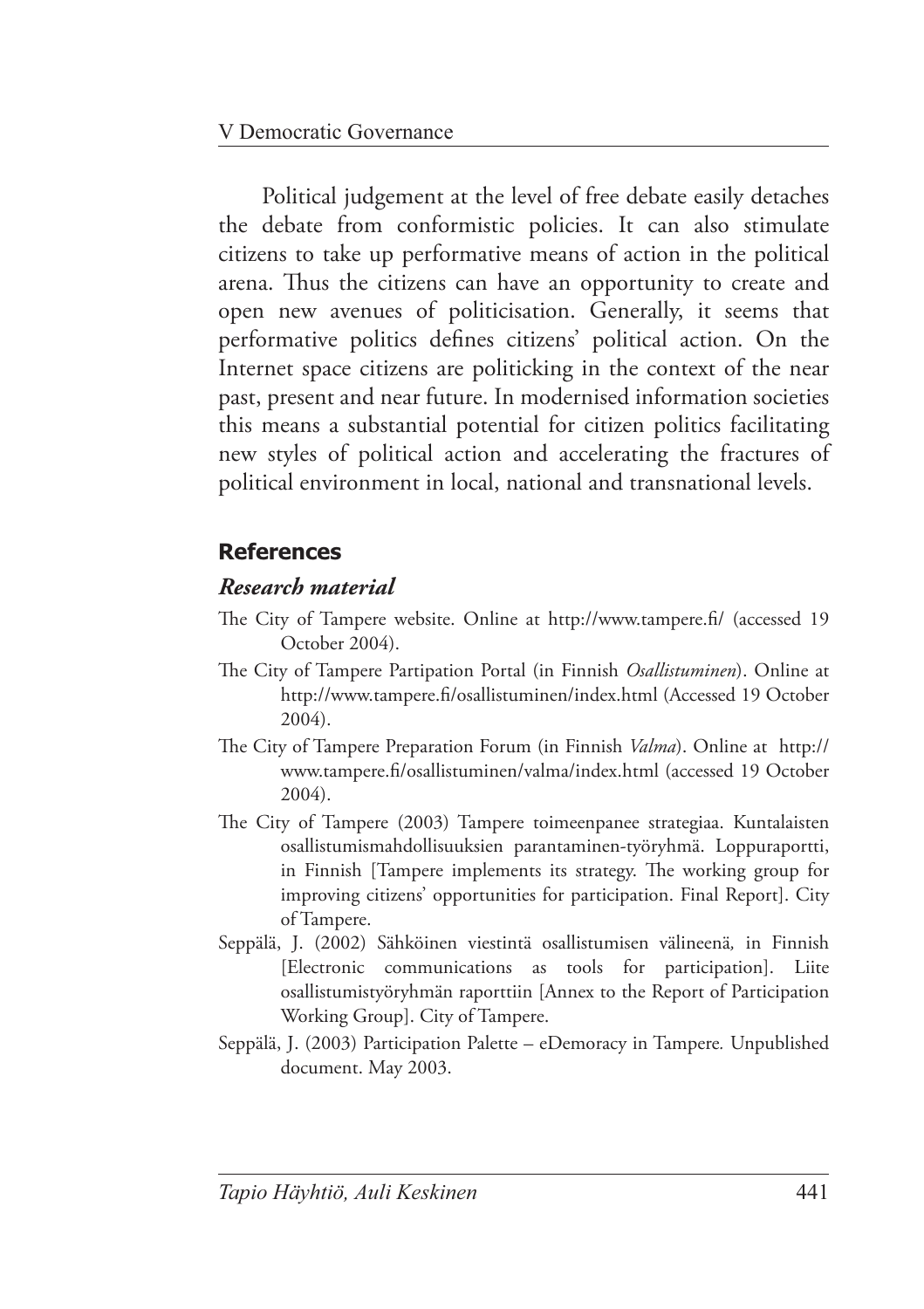Uurtamo, E. (2003) Preparation Forum: Improving Civic Participation. The City of Tampere, Mayor's Office. 3 January. Official notice received by email.

#### *Literature*

- Alexander, C. J. & Pal, L. A. (1998) Introduction: New Currents in Politics and Policy. In C. J Alexander & L. A. Pal (eds.) Digital Democracy: Policy and Politics in the Wired World. Toronto: Oxford University Press,  $1 - 22$
- Almond, G. & Verba, S. (1963) The Civic Culture. Political Attitudes and Democracy in Five Nations. Princeton University Press, Princeton.
- Anttiroiko, A.-V. (2004a) Introduction to Democratic e-Governance. In M. Mälkiä, A.-V. Anttiroiko & R. Savolainen (eds.) eTransformation in Governance: New Directions in Government and Politics. Hershey etc.: Idea Group Publishing, 22–49.
- Anttiroiko, A.-V. (2004b) Towards Citizen-Centered Local e-Government – The case of the City of Tampere. In Annals of Cases on Information Technology 6. Hershey, PA: Idea Group Publishing, 370–386.
- Arendt, H. (1987) [1961] Between Past and Future: Eight Exercises in Political Thought. Harmondsworth: Penguin Books.
- Ball, T. (1988) Transforming Political Discourse. Oxford: Basil Blackwell.
- Bang, H. (2003a) Governance as Political Communication. In H. Bang (ed.) Governance as Social and Political Communication. Manchester & New York: Manchester University Press, 7–23.
- Bang, H. (2003b) A New Ruler Meeting a New Citizen: Culture Governance and Everyday Making. In H. Bang (ed.) Governance as Social and Political Communication. Manchester & New York: Manchester University Press, 241–266.
- Bang, H. & Dyrberg, T. B. (2003) Governing at Close Range: Demo-elites and Lay People. In H. Bang (ed.) Governance as Social and Political Communication. Manchester & New York: Manchester University Press, 222–240.
- Barber, B. R. (1984) Strong Democracy: Participatory Politics for a New Age. Berkeley: University of California Press.
- Becker, T. & Scarce, R. (1987) Teledemocracy Emergent: State of the American Art and Science. In B. Dervin & M. J. Voigt (eds.) Progress in Communication Sciences, Volume VIII. Norwood, New Jersey: ABLEX Publishing Corporation, 263–287.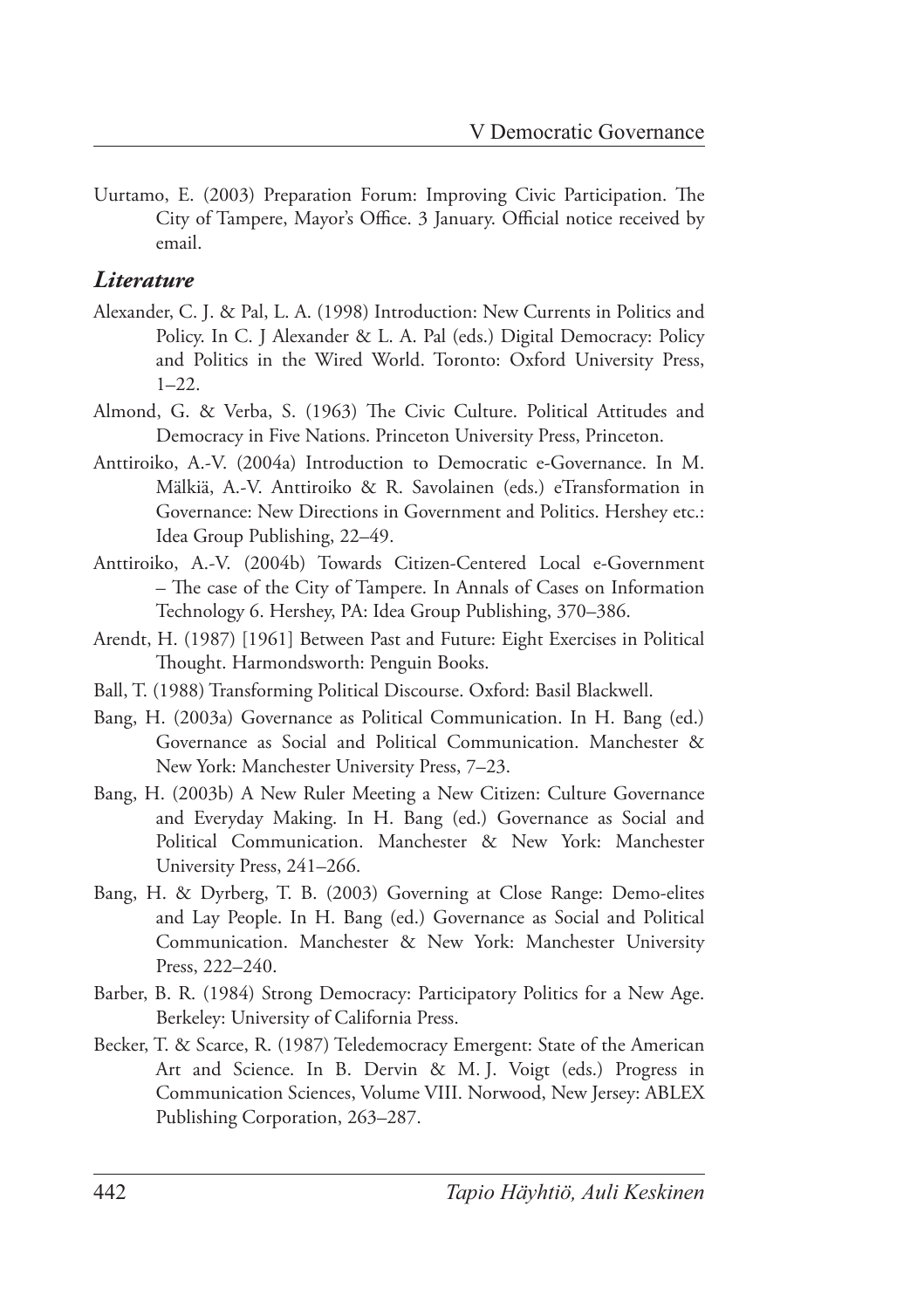- Becker, T. L. (1995) Etä-äänestämisestä teledemokratiaan. Kokemuksia USA:sta ja Kanadasta, in Finnish [From televote to teledemocracy: Experiences from USA and Canada]. In A. Keskinen (ed.) Teledemokratia tietoverkot ja yhteiskunta, in Finnish [Teledemocracy: Information networks and society]. Helsinki: Painatuskeskus Oy, 42–50.
- Becker, T. & Slaton, C. (1997) Transforming Modern Representative Democracy via Advanced Telecommunications. Voting from the Home. Deliberative Polling. Electronic Town Meetings. The Internet, FUTU Publications, 7/97, Finland Futures Research Centre, Turku School of Economics and Business Administration. Available online at http:// www.tukkk.fi/tutu/Julkaisut/futu/FUTU\_7\_97.pdf (accessed 29 August) 2005).
- Becker, T. & Slaton, C. D. (2000) The Future of Teledemocracy. Westport, Conn.: Praeger.
- Bellamy, C. (2000) Modelling Electronic Democracy: Towards Democratic Discourses for an Information Age. In J. Hoff, I. Horrocks & P. Tops (eds.) Democratic Governance and New Technology. Technologically Mediated Innovations in Political Practice in Western Europe. London & New York: Routledge / ECPR Studies in European Political Science.
- Bellamy, C. & Taylor, J. A (1998) Governing in the Information Age. Buckingham: Open University Press, UK.
- Benhabib, S. (1996) Toward a Deliberative Model of Democratic Legitimacy. In S. Benhabib (ed.) Democracy and Difference. Contesting the Boundaries of the Political. Princeton University Press, 95–119.
- Bohman, J. (1997) Deliberative Democracy and Effective Social Freedom. In J. Bohman & W. Rehg (eds.) Deliberative Democracy. Essays on Reason and Politics. Cambridge: The MIT Press, 321-348.
- Bohman, J. & Rehg, W. (1997) Introduction. In J. Bohman and W. Rehg (eds.) Deliberative Democracy. Essays on Reason and Politics. Cambridge: The MIT Press, ix–xxx.
- Bryan, C. Tsagarousianou, R. & Tambini, D. (1998) Electronic Democracy and the Civic Networking Movement in Context. In C. Bryan, R. Tsagarousianou & D. Tambini (eds.) Cyberdemocracy: Technology, Cities and Civic Networks. London: Routledge, 1–17.
- Budge, I. (1993) Direct Democracy: Setting Appropriate Terms of Debate. In D. Held (ed.) Prospects for Democracy. Cambridge: Polity Press, 136–155.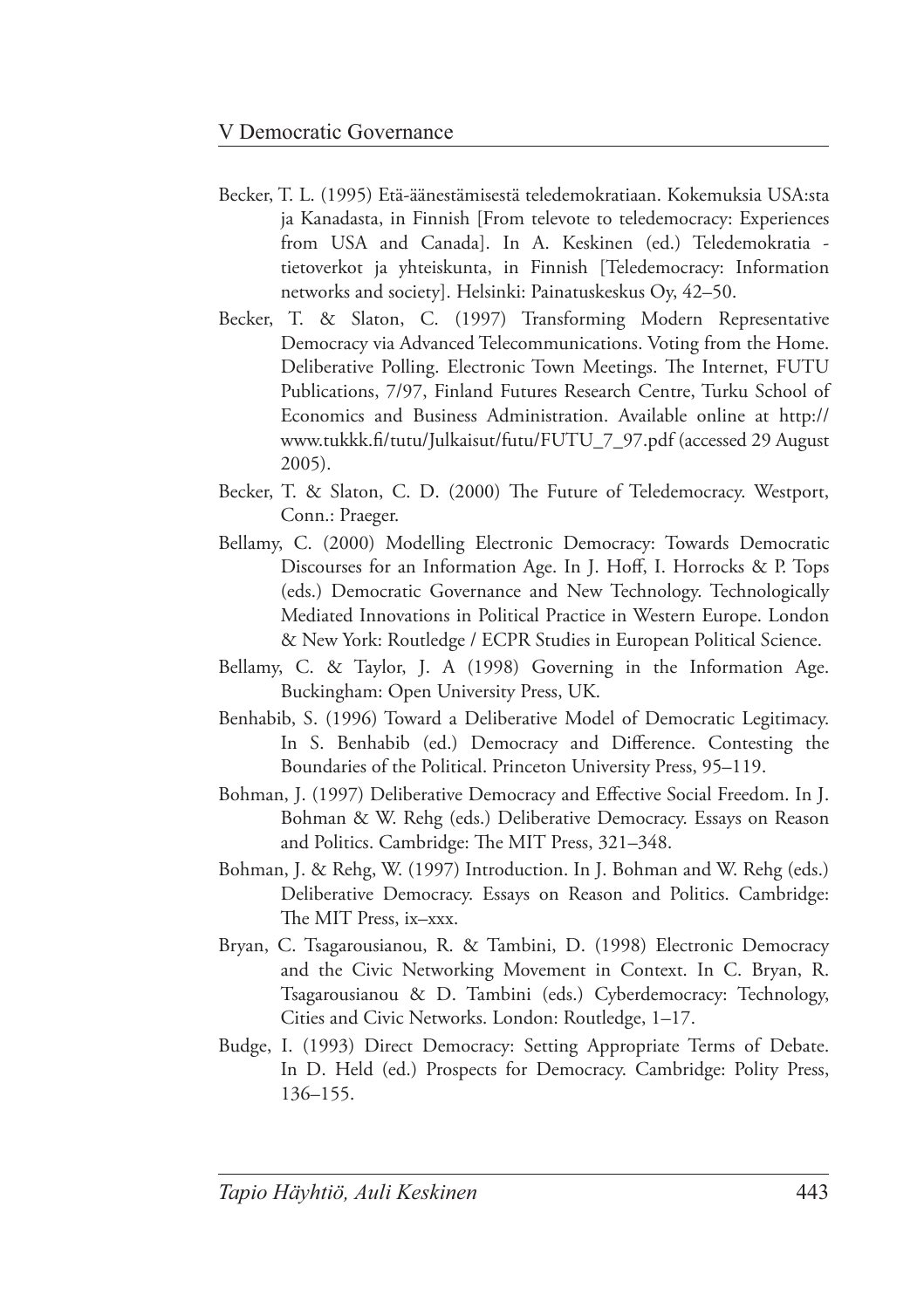- Budge, I. (1996) The New Challenge of Direct Democracy. Cambridge: Polity Press.
- Carson, L. & Martin, B. (1999) Random Selection in Politics. Westport: Praeger.
- Carson, L., White, S., Hendriks, C. & Palmer, J. (2002) Combining a Televote and Citizens' Jury in a Legislative Review. Australian Review of Public Affairs 3 (1), July 2002. Available online at [http://www.australianreview.](http://www.australianreview.net/) [net/](http://www.australianreview.net/) (accessed 1 Oct 2005).
- Christiano, T. (1997) The Significance of Public Deliberation. In J. Bohman  $\&$ W. Rehg (eds.) Deliberative Democracy. Essays on Reason and Politics. Cambridge: The MIT Press, 243-277.
- Cohen, J. (1989) Deliberation and Democratic Legitimacy. In A. Hamlin & P. Pettit (eds.) The Good Polity. Normative Analysis of the State. Oxford: Blackwell, 17–34.
- Coleman, S. & Gøtze, J. (2001) Bowling Together: Online Public Engagement in Policy Deliberation. London: Hansard Society. Available online at <http://bowlingtogether.net/> (accessed June 2005).
- Crick, B. (1982) In Defence of Politics. Second edition. Harmondsworth: Penguin Books.
- Dahlgren, P. (2004) Foreword. In W. van de Donk, B.D. Loader, P.G. Nixon, & D. Rucht (eds.) Cyberprotest. New Media, Citizens and Social Movents. London & New York: Routledge, xi-xvi.
- Donk, W. van de, Loader, B.D., Nixon, P.G. & Rucht, D. (2004) Introduction: Social Movements and ICTs. In W. van de Donk, B.D. Loader, P.G. Nixon & D. Rucht (eds.) Cyberprotest. New Media, Citizens and Social Movents. London & New York: Routledge, 1–25.
- Dryzek, J. (1990) Discursive Democracy. Politics, Policy and Political Science. Cambridge University Press.
- Estlund, D. (1997) Beyond Fairness and Deliberation: The Epistemic Dimension of Democratic Authority. In J. Bohman & W. Rehg (eds.) Deliberative Democracy. Essays on Reason and Politics. Cambridge: The MIT Press, 173-204.
- Forti, S. (1998) Judging Between History and Politics. Finnish Yearbook of Political Thought 1998. Political Judgement. Vol. 2. Publications of Social and Political Sciences and Philosophy 22, SoPhi 1998, 15–36, Jyväskylä.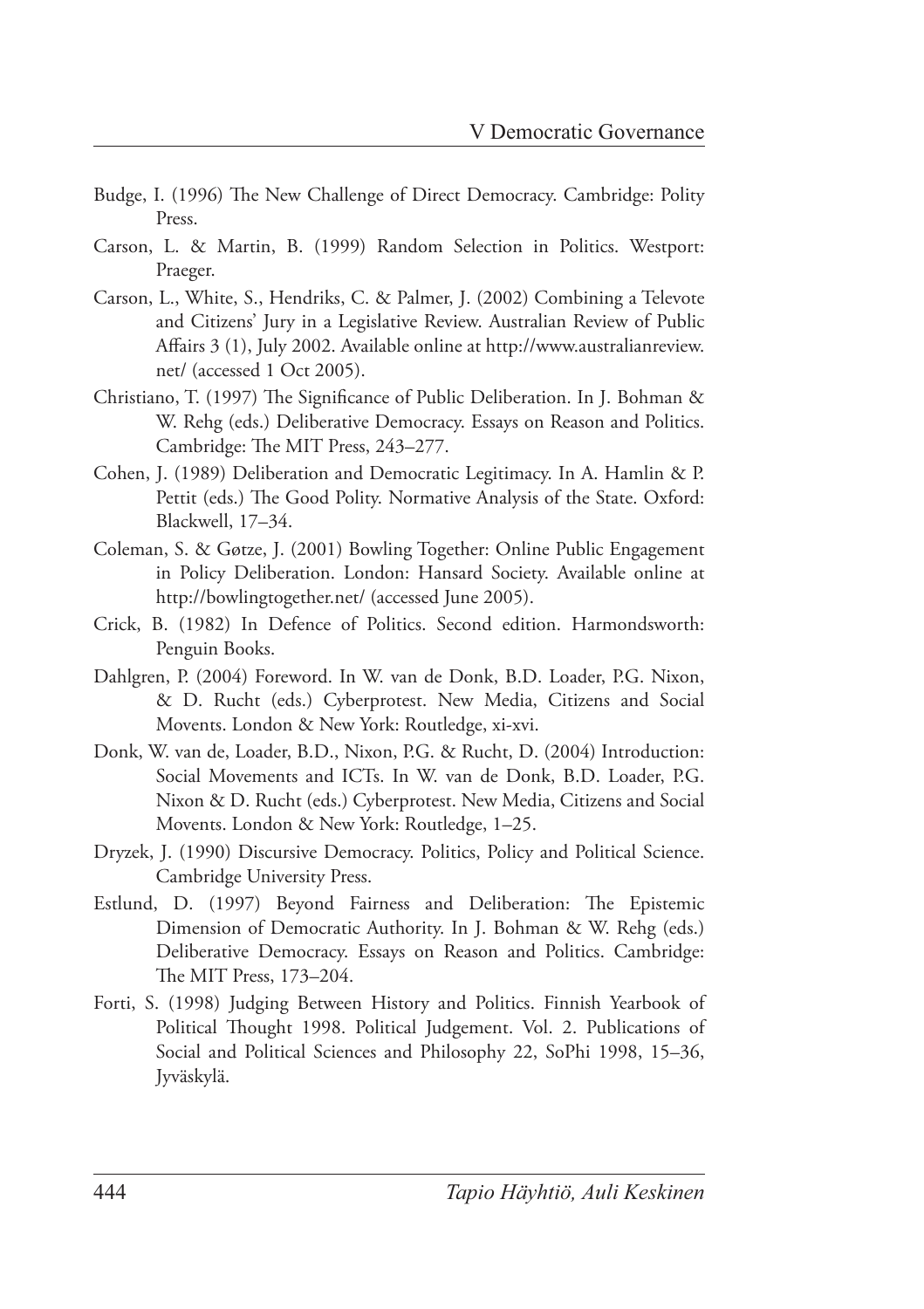- Friedland, L. A. (1996) Electronic Democracy and the New Citizenship. Media, Culture & Society 18 (2) April 1996, 187–212.
- Gutmann, A. & Thompson, D. (1997) Democracy and Disagreement. Cambridge: The Belknap Press of Harvard University Press.
- Habermas, J. (1987) Järki ja kommunikaatio. Tekstejä 1981–1985 [Reason and communication. selected writings 1981–1985]. J. Kotkavirta (ed. & trans.). Helsinki: Gaudeamus.
- Hacker, K. L. (1996) Missing Links in the Evolution of Electronic Democratization. Media, Culture & Society 18, 213–232.
- Held, D. (1987) Models of Democracy. Cambridge: Polity Press.
- Hill, K. A. & Hughes, J. E (1998) Cyberpolitics Citizen Activism in the Age of the Internet. People, Passions, and Power: Social Movements, Interest Organizations and the Political Process. Lanham, USA: Rowman & Littlefield Publishers.
- Hoff, J., Horrocks, I. & Tops, P. (eds.) (2000a) Democratic Governance and New Technology. Technologically Mediated Innovations in Political Practice in Western Europe. London & New York: Routledge/ECPR Studies in European Political Science.
- Hoff, J., Horrocks, I. & Tops, P. (2000b) Introduction: New Technology and the 'Crises' of Democracy. In J. Hoff, I. Horrocks & P. Topps (eds.) Democratic Governance and New Technology. Technologically Mediated Innovations in Political Practice in Western Europe. London & New York: Routledge/ECPR Studies in European Political Science,  $1 - 10$ .
- Keskinen, A. (1995a) Johdanto [Introduction]. In A. Keskinen (ed.) Teledemokratia – tietoverkot ja yhteiskunta [Teledemocracy: Information networks and society]. Helsinki: Painatuskeskus Oy, 9–18.
- Keskinen, A. (1995b) Johdatusta teledemokratiaan ja tietoverkkoihin [Introduction to teledemocracy and information networks]. In A. Keskinen (ed.) Teledemokratia: tietoverkot ja yhteiskunta [Teledemocracy: Information networks and society]. Helsinki: Painatuskeskus Oy, 19– 27.
- Keskinen, A. (1997) Teledemocracy. Contribution for G7GOL. S. Clift & O. Östberg (eds.) White Paper on Electronic Democracy, Report for G7 + EU Information Society Pilot Project 1996 –1999, 'Government Online (GOL)'. Published on the Internet in 1997, 1998.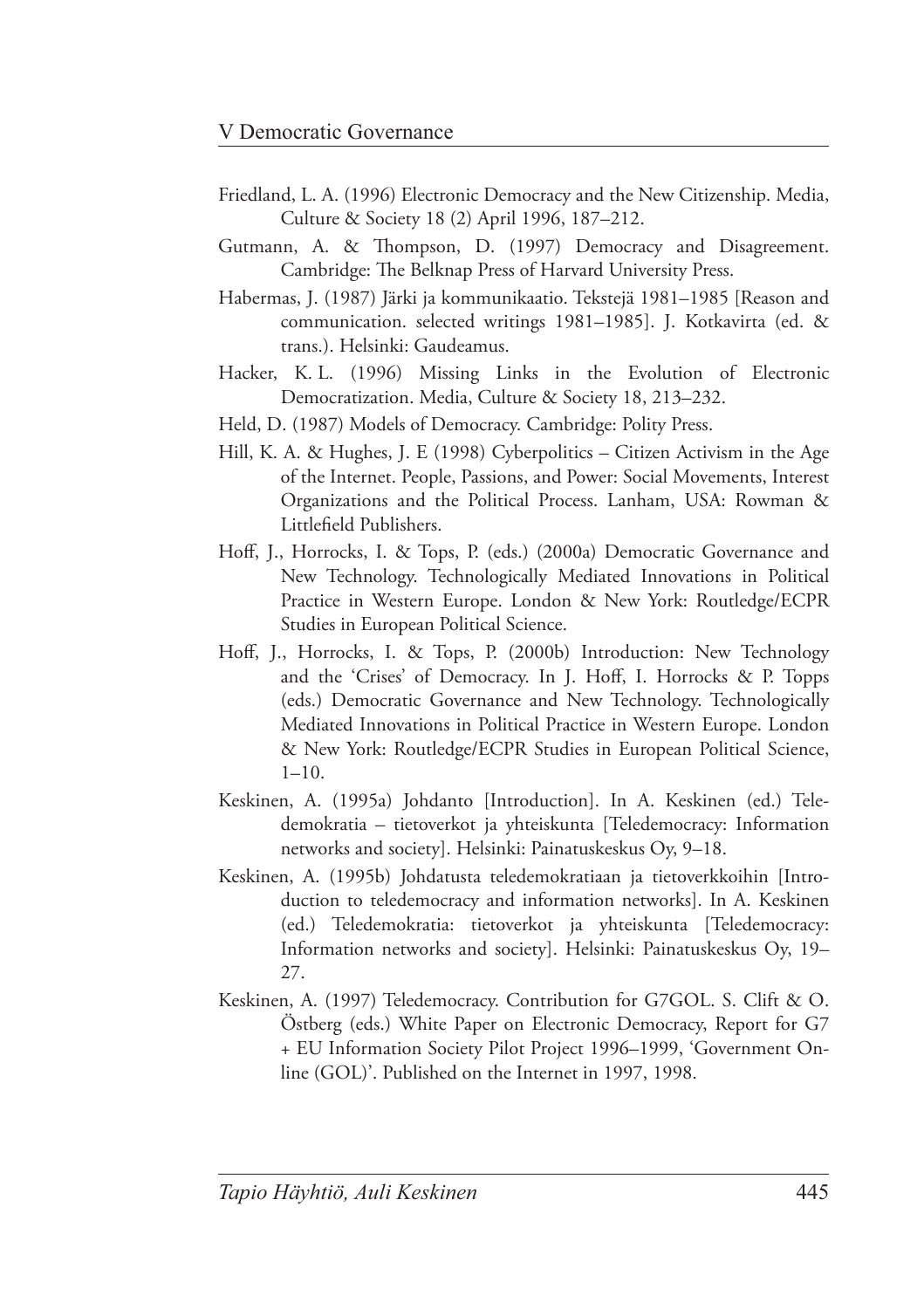- Keskinen, A. (1999) Towards User Empowerment. On Development of Utilisation of Information and Communications Technology in Decision Making of Administrations, Studia Politica Tamperensis, No. 6, University of Tampere, 295 p, Available online at FUTU/ KeskinenAuli.pdf (accessed 31 Aug 2005).
- Keskinen, A., Becker, T., Slaton, C., Ohlin, T. & Schmidt, M. (2001) Future Democracy in the Information Society, Symposium in FUTURES 33 (3–4), 339–370.
- Keskinen, A. (2003) Interactive Decision Making. In P. Cunningham, M. Cunningham & P. Fatelnig (eds.) Building the Knowledge Economy: Issues, Applications, Case Studies. Ohmsha: JOS Press, 639–646.
- Keskinen, A. (2004) MIDEM. Models for Interactive Decision Making. EJEG 2 (1), July, 2004. Available online at [http://www.ejeg.com/volume-2/](http://www.ejeg.com/volume-2/volume2-issue-1/v2-i1-papers.htm) [volume2-issue-1/v2-i1-papers.htm](http://www.ejeg.com/volume-2/volume2-issue-1/v2-i1-papers.htm) (accessed 16 Oct 2005).
- Knight, J. & Johnson, J. (1994) Aggregation and Deliberation: On the Possibility of Democratic Legitimacy. Political Theory 22 (2), May 1994, 277–296.
- Kotkavirta, J. (1998) Observations on Arendt, Kant and the Autonomy of Political Judgement. Finnish Yearbook of Political Thought 1998. Political Judgement 2. Publications of Social and Political Sciences and Philosophy 22, SoPhi 1998, Jyväskylä 112–130.
- Lappalainen, P. (1999) Sosiaalinen ja poliittinen pääoma [Social and political capital]. Yhteiskuntapolitiikka 64 (1), 53–61.
- London, S. (1997) Civic Networks: Building Community on the Net. Available online at http://www.west.net/~insight/london/networks.htm (accessed 13 Apr 1999).
- Luomala, A. (2004) Networks and Power. New challenges for municipal decision-making processes in Finland. Paper prepared for the European Consortium for Political Research, Uppsala, Sweden April 2004. Available online at [http://www.essex.ac.uk/ecpr/events/jointsessions/](http://www.essex.ac.uk/ecpr/events/jointsessions/paperarchive/uppsala/ws25/Luomala.pdf) [paperarchive/uppsala/ws25/Luomala.pdf](http://www.essex.ac.uk/ecpr/events/jointsessions/paperarchive/uppsala/ws25/Luomala.pdf) (accessed 23 June 2005).
- Macintosh, A. & Davenport, E. & Malina, A. & Whyte, A. (2002) Technology to support democracy. In Å. Grönlund (ed.) Electronic Government: Design, Applications & Management. London & Hershey: Idea Group Publishing, 226–248.
- Malina, A. (2003) E-Transforming Democracy in the UK. Consideration of Developments and Suggestions for Empirical Research. Communications 28 (2003), 135–155.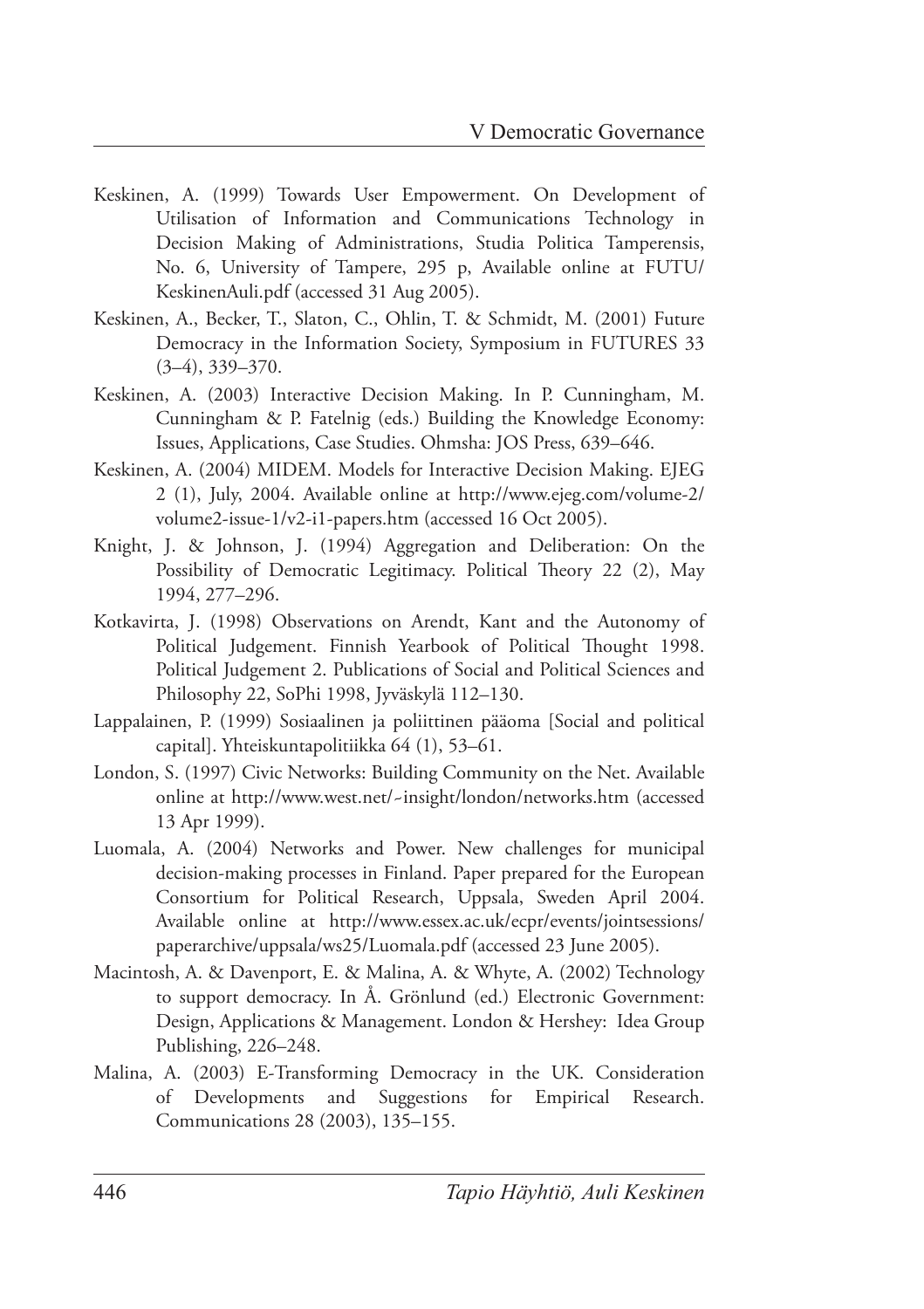- Manin, B. (1987) On Legitimacy and Political Deliberation. Translated by E. Stein and J. Mansbridge. Political Theory 15 (3), 338-368.
- Mathews, J. T. (1997) Power Shift. Foreign Affairs 76 (1).
- McCaughey, M. & Ayers, M. D. (2003) (eds.) Cyberctivism: Online Activism in Theory and Practice. New York & London: Routledge.
- Meikle, G. (2002) Future Active: Media Activism and the Internet. London: Routledge.
- Miller, S. E. (1996) Civilizing Cyberspace: Policy, Power, and the Information Superhighway. NY: ACM Press.
- Mäntymäki, M. (2003) Case: eTampere Programme, Paper for workshop/ special session: Devices, Desires or Distrust: Encouraging the Use of e-Commerce. eChallenges e-2004 Conference, 22–24 October 2003, Bologna.
- OECD (2001) Citizens as Partners. Information, consultation and public participation in policy-making. Available online at [http://www1.oecd.](http://www1.oecd.org/publications/e-book/4201131E.PDF) [org/publications/e-book/4201131E.PDF](http://www1.oecd.org/publications/e-book/4201131E.PDF) (Accessed 15 June 2005).
- Palonen, K. (1998) Judging Politics: A Temporal Perspective. Finnish Yearbook of Political Thought 1998. Political Judgement 2. Publications of Social and Political Sciences and Philosophy 22, SoPhi 1998, Jyväskylä, 5–11.
- Parvikko, T. (1998) Hannah Arendt as Judge. A Conscious Pariah in Jerusalem. Finnish Yearbook of Political Thought 1998. Political Judgement. Vol. 2. Publications of Social and Political Sciences and Philosophy 22, SoPhi 1998, Jyväskylä, 37–57.
- Pateman, C. (1970) Participation and Democratic Theory. Cambridge: Cambridge University Press.
- Pateman, C. (1985) The Problem of Political Obligation. A Critique of Liberal Theory. Cambridge: Polity Press.
- Rawls, J. (1997) The Idea of Public Reason. In J. Bohman & W. Rehg (eds.) Deliberative Democracy. Essays on Reason and Politics. Cambridge: the MIT Press, 349–382.
- Richardson, H. S. (1997) Democratic Intentions. In J. Bohman & W. Rehg (eds.) Deliberative Democracy. Essays on Reason and Politics. Cambridge: The MIT Press, 349-382.
- Ridell, S. (2004) ICTs and the Communicative Conditions for Democracy. In M. Mälkiä & A.-V. Anttiroiko & R. Savolainen (eds.) eTransformation in Governance: New Directions in Government and Politics. Hershey etc.: Idea Group Publishing, 85–108.